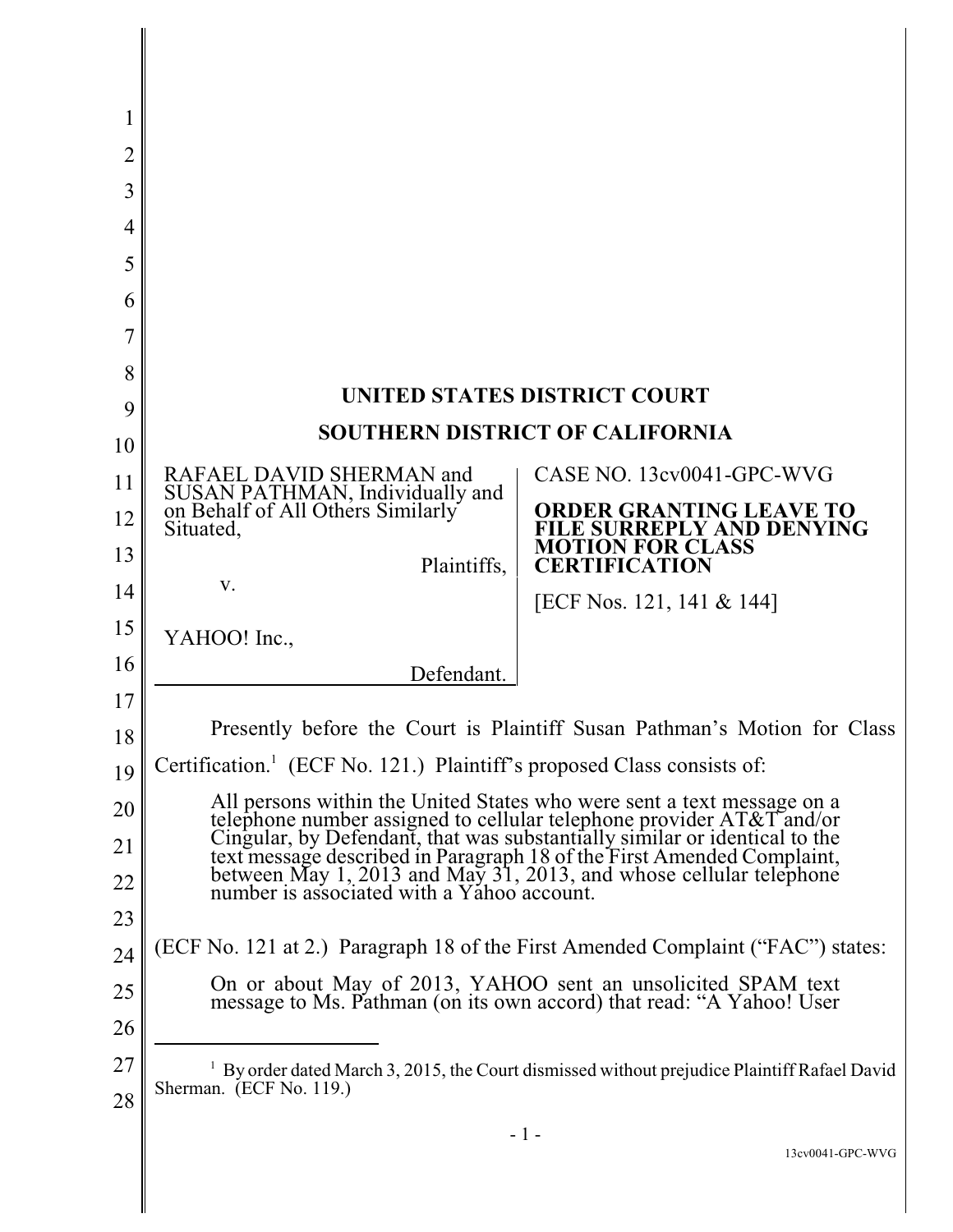has sent you a message. Reply to that SMS to respond. Reply INFO to this SMS for help or go to y.ahoo.it/imsms."

(ECF No. 64 ¶ 18.) This text message will hereinafter be referred to as the "Welcome Message."

Defendant opposed Plaintiff's motion for class certification on May 8, 2015 (ECF No. 129) and Plaintiff filed a reply on May 22, 2015 (ECF No. 138).

In its opposition brief, Defendant relied on two expert reports filed in conjunction with its opposition. (ECF No. 129 (Opposition brief), ECF No. 129-7 (Expert Report of Dr. Debra Aron), ECF No. 129-8 (Expert Report of Dr. Danah Boyd)). Plaintiff objected to these export reports, and to Defendant's reliance on them in its opposition brief, in a Motion for Rule 37(c) Sanctions filed on May 22, 2015. (ECF No. 141-1.) On June 1, 2015, Defendant filed its opposition to Plaintiff's objections. $2$  (ECF No. 146.)

On May 29, 2015, Defendant filed an *ex parte* application for leave to file a surreply to Plaintiff's motion for class certification. (ECF No. 144.) Plaintiff opposed this application on June 2, 2015 (ECF No. 147), and Defendant filed a reply brief on June 3, 2015 (ECF No. 148.)

18 19 20 21 A hearing on Plaintiff's motion was held on June 12, 2015. (ECF No. 150.) At the conclusion of the hearing, the Court afforded the parties an opportunity to file supplemental briefing after Plaintiff had an opportunity depose Dr. Aron and Dr. Boyd. (*Id.*) The Court set an additional hearing.

22 23 24 On July 10, 2015, Plaintiff filed a supplemental brief. (ECF No. 160.) Defendant filed a reply on July 17, 2015. (ECF No. 176.) The Court held a subsequent hearing on July 24, 2015. (ECF No. 182.)

25 26

1

2

3

4

5

6

7

8

9

10

11

12

13

14

15

16

<sup>27</sup> 28  $<sup>2</sup>$  The Court afforded Defendant an opportunity to respond to the portion of Plaintiff's motion</sup> that sought to exclude the opinions and testimony of Dr. Aron and Dr. Boyd in the context of the motion for class certification and referred the remainder of the motion to the magistrate judge. (ECF No. 142.)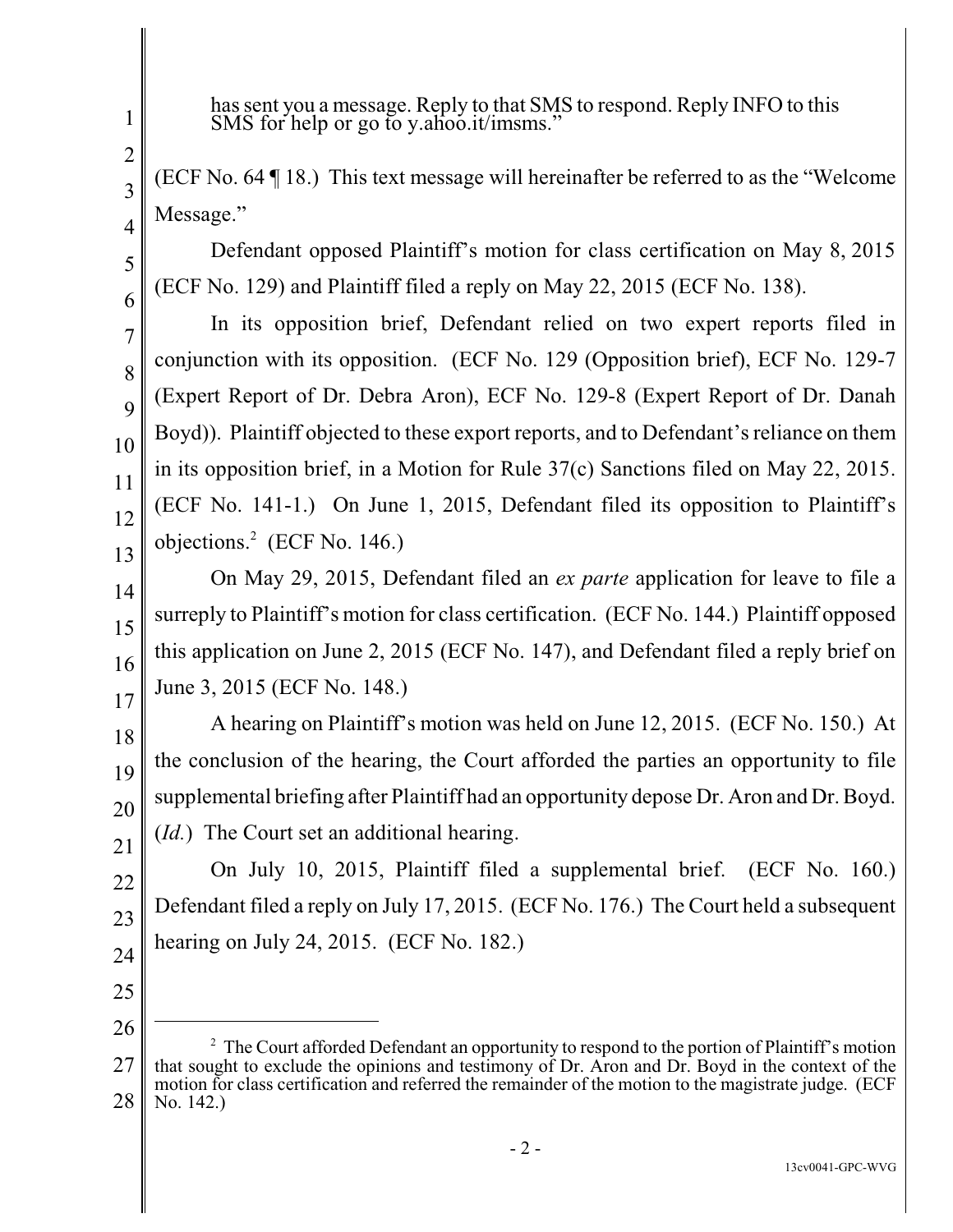Having considered the parties' submissions, oral arguments, and the applicable law, the Court **DENIES** Plaintiff's motion.

1

2

3

4

5

6

7

8

9

10

11

12

13

14

15

16

17

#### **BACKGROUND**

This case arises from a text message Plaintiff received from an individual via Yahoo's Mobile SMS Messenger Service ("PC2SMS Service"), which allows registered Yahoo users to send instant messages to mobile devices from their computers through the Yahoo Messenger platform. Specifically, in her FAC Plaintiff alleges that "[o]n or about May of 2013, Yahoo sent an unsolicited SPAM text message to Ms. Pathman (on its own accord) that read: 'A Yahoo! User has sent you a message. Reply to that SMS to respond. Reply INFO to this SMS for help or go to y.ahoo.it/imsms.'" (ECF No. 64*.* ¶ 18.) This message has been termed the "Welcome Message." Plaintiff alleges that this unsolicited text message was sent using an "automatic telephone dialing system" ("ATDS"), as that term is defined by the Telephone Consumer Protection Act (the "TCPA"), 47 U.S.C. § 227 *et seq.* (*Id.* ¶ 21.) Plaintiff, individually and on behalf of those similarly situated, claims such messages violate provisions of the TCPA and seeks statutory damages of \$500 per negligent violation and up to \$1,500 per knowing or willful violation. (*Id.* ¶¶ 39-46.)

18 19 20 21 22 23 24 25 Defendant describes Yahoo Messenger as an instant messaging client that anyone can download and use free of charge by registering as a user with a Yahoo ID. (Decl. of Amir Doron Supp. Yahoo's Opp'n to Class Cert. ("Doron Decl.") ¶ 2, ECF No. 129-2.) A registered Yahoo user can send an instant message to a friend's mobile device using the PC2SMS Service, which converts the instant message into an SMS message so that it can be transmitted to the mobile device. (*Id.* ¶ 3.) If the recipient wishes to reply from his or her mobile device, he or she can send an SMS message and the Yahoo user will receive it as an instant message. (*Id.*)

26 27 28 In order to send a text message through the PC2SMS Service, the Yahoo user must either select the recipient's name from the user's Yahoo contact list (assuming that name is associated with a mobile number) or manually input the recipient's mobile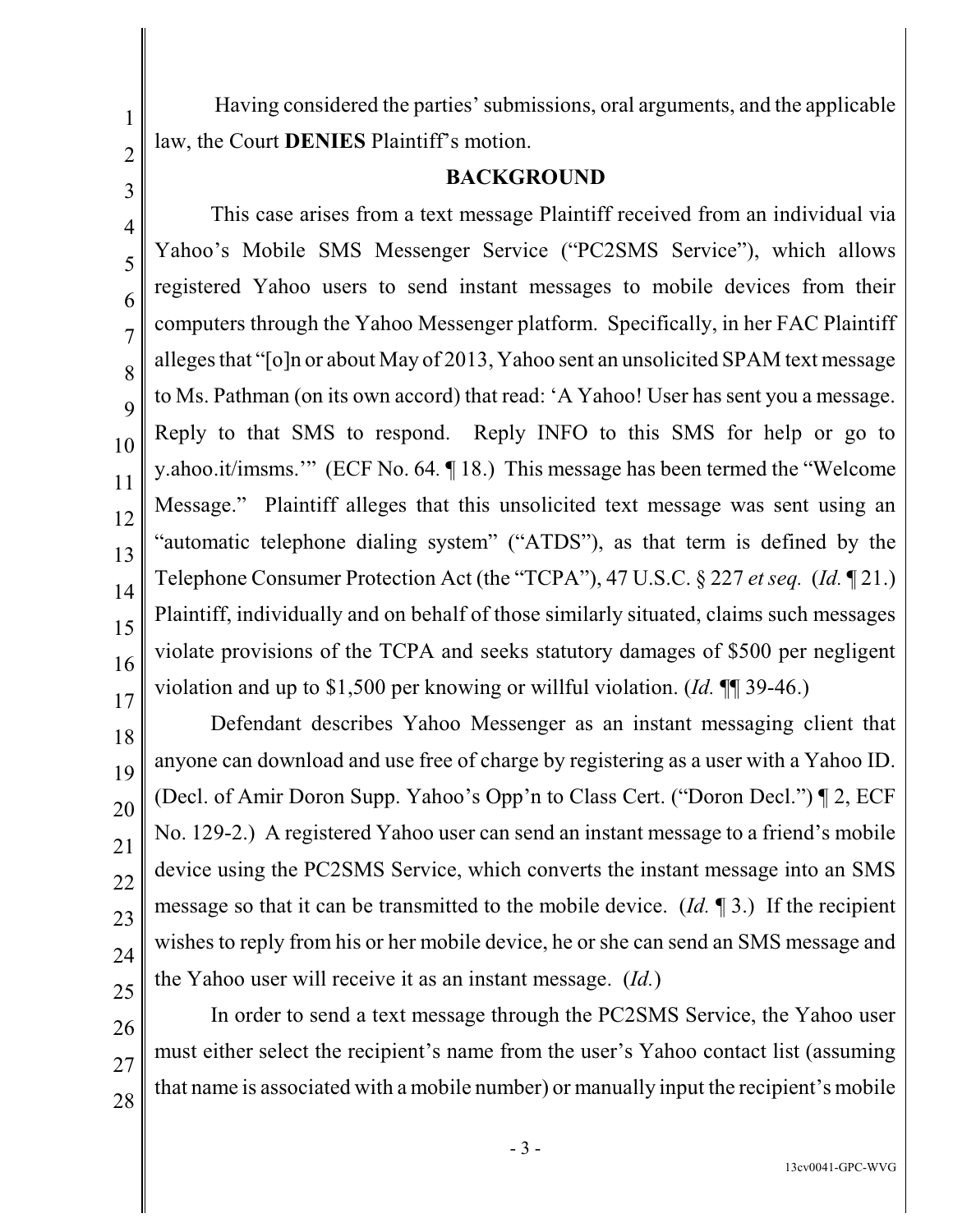1 2 3 4 5 6 7 8 9 10 11 12 13 14 15 16 17 18 19 20 21 22 23 24 25 26 27 28 number in the Yahoo Messenger window. (Decl. of Nitu Choudhary ("Choudhary Decl.") ¶ 7, ECF No. 152-4; Doron Decl. ¶ 7.) Whenever a Yahoo user sends a message using the PC2SMS Service, Yahoo automatically checks a database called the Optin DB to see whether anyone has previously sent a message to that mobile number using the PC2SMS Service. (Choudhary Decl. ¶ 8; Doron Decl. ¶ 7.) If that recipient's mobile number has never before received a text message sent via the PC2SMS Service, then Yahoo automatically appends the Welcome Message to the Yahoo user's message.<sup>3, 4</sup> (*Id.*) At the same time, Yahoo saves the new mobile number in the Optin DB portion of the PC2SMS Service, which was created to prevent potential recipients from receiving multiple copies of the Welcome Message within the opt-out period. (Doron Decl. ¶¶ 8-9;Boyajian Decl., Ex. 1 (Doron Depo. 34:21-35:4), ECF No. 134-4.) When a new user registers for a Yahoo account, they must agree to abide by Yahoo's terms of service. (ECF No. 129 at 8; Andrews Decl. 1 3.) According to Yahoo, some of its terms of service agreements over the years have included provisions which expressly provide consent for Yahoo to send text messages to its users. (ECF No. 129 at 8; Andrews Decl. ¶16, Ex. A (Comms ATOS ¶ 2(e), Ex. C (uTOS ¶¶ 2, 24).) /// /// /// /// **///** <sup>3</sup> Yahoo does, however, set an opt-out period for the Welcome Message. (Boyajian Decl., Ex. 1 (Doron Depo. 75:1-9), ECF No. 134-4.) Thus, after a certain amount of time has passed (*i.e.*, after the opt-out period expires), a recipient could theoretically be sent a second Welcome Message. (*Id.*) <sup>4</sup> Plaintiff disputes Yahoo's assertion that the Welcome Message is appended to the user's message, arguing that it is sent as a separate text message. (*See e.g.*, ECF No. 152 at 2 (describing the Welcome Message as "a separate and additional text message")). The parties agree, however, that either way, the Welcome Message is automatically generated and sent. (ECF No. 134-1 at 3; ECF No. 152 at 8-9.) Because resolution of this issue is not necessary to decide the instant class certification motion, the Court declines to address it further.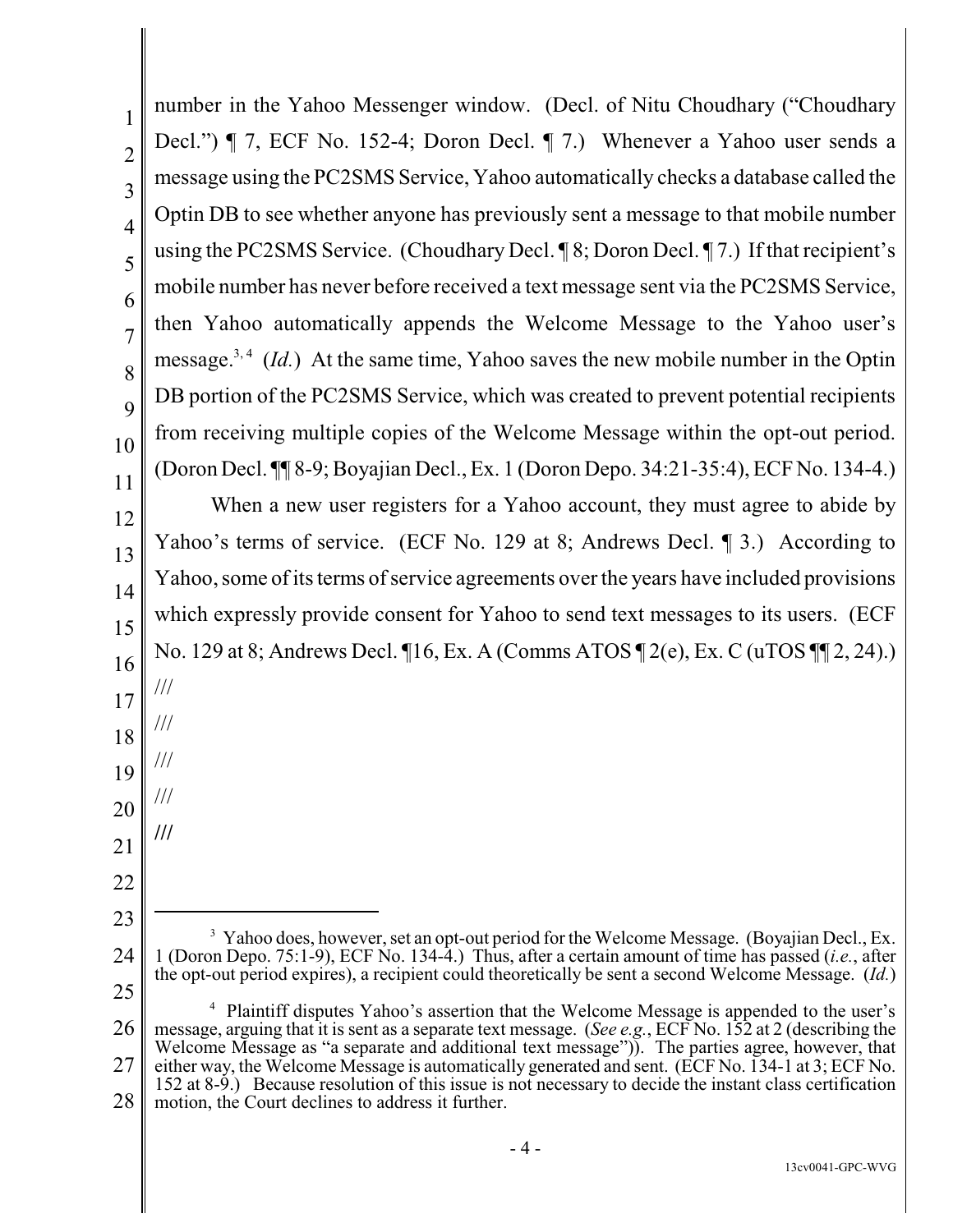#### **DISCUSSION**

# **A. Plaintiff's Motion for Rule 37(c) Sanctions to Exclude Debra Aron and Danah Boyd as Expert Witnesses**

Plaintiff objects to Yahoo relying in its opposition brief on the reports of two expert witnesses (Dr. Aron and Dr. Boyd) who were not previously disclosed during class discovery. (ECF No. 141-1 at 2-3.) By doing so, Plaintiff argues Yahoo denied her the opportunity to depose the experts or otherwise prepare for their testimony. (*Id.*) Plaintiff asks the Court to strike the Aron and Boyd declarations from the opposition.<sup>5</sup> (*Id.* at 3.)

10 12 13 14 15 16 18 19 Rule 26(a) requires parties to disclose the identity of individuals with discoverable information as well as the subject of that information. Fed. R. Civ. P.  $26(a)(1)$ . The rule also requires parties to disclose the identity of any retained expert witness and provide a written report. Fed. R. Civ. P. 26(a)(2). If the witness is not a retained expert, the party offering the testimony must disclose the subject matter of the testimony and a summary of the facts and opinions of the testimony. Fed. R. Civ. P.  $26(a)(2)(C)$ . Failure to abide by these disclosure requirements may result in exclusion of the evidence pursuant to Rule 37, unless the failure to disclose was substantially justified or harmless. Fed. R. Civ. P. 37(c)(1); *Hoffman v. Constr. Protective Servs., Inc.*, 541 F.3d 1175, 1179 (9th Cir. 2008), *as amended* (Sept. 16, 2008).

20 22 23 24 The Court indicated at the June 12, 2015 hearing, it was inclined to consider the reports. However, in order to allow Plaintiff time to depose both experts and respond to their conclusions, the Court set another hearing and provided time for the parties to file supplemental briefing. In light of these procedural protections, the Court finds that Yahoo's failure to disclose these experts was harmless and **DENIES** Plaintiff's request to strike the declarations from Yahoo's opposition briefing.

26 27

25

1

2

3

4

5

6

7

8

 $\overline{Q}$ 

11

17

<sup>28</sup>  $<sup>5</sup>$  Plaintiff seeks other relief as well, but the Court has referred consideration of those issues</sup> to the magistrate judge. (ECF No. 142.)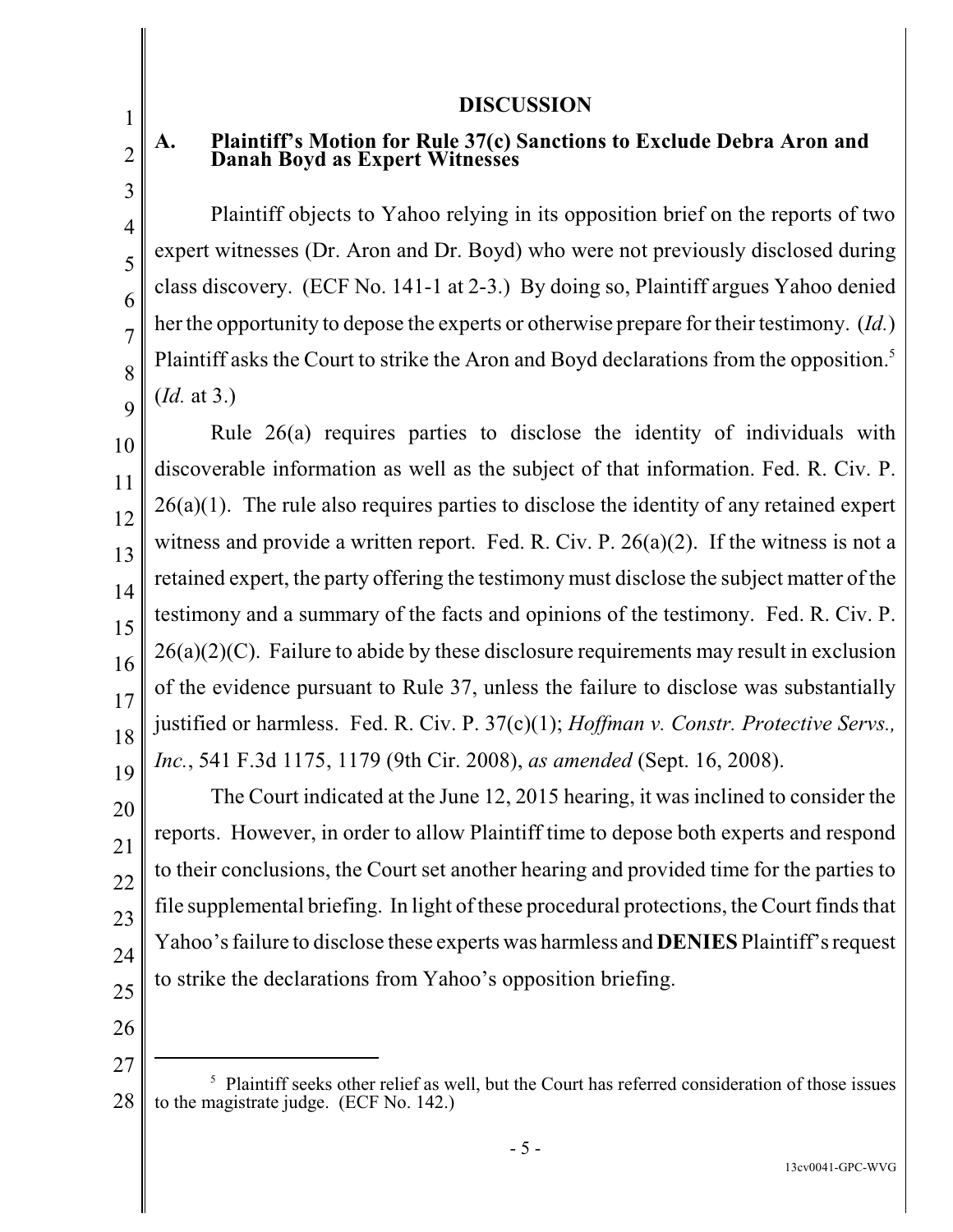### **B. Defendant's** *Ex Parte* **Application for Leave to File Surreply in Opposition to Plaintiff's Motion for Class Certification**

1

2

3

4

5

6

7

8

 $\overline{Q}$ 

10

11

12

13

14

15

16

17

18

19

Yahoo requested permission to file a surreply because it contends that Plaintiff raised new arguments in her reply brief and made several misrepresentations and omissions. (ECF No. 144.) Yahoo attached its proposed surreply to its application. (ECF No. 144-2.) Plaintiff objected to Yahoo's characterization of her reply brief and to Yahoo's application for permission to file a surreply. (ECF No. 147.) In her briefing, Plaintiff responded to the issues addressed in Yahoo's surreply. (*Id.*) Yahoo filed a reply. (ECF No. 148.)

Courts are not obligated to consider arguments first presented in reply briefs. *Zamani v. Carnes*, 491 F.3d 990, 997 (9th Cir. 2007)*.* However, district courts have broad discretion to do so. *Lane v. Dept. of Interior*, 523 F.3d 1128, 1140 (9th Cir. 2008) (*citing Glenn K. Jackson, Inc. v. Roe*, 273 F.3d 1192, 1201-02 (9th Cir. 2001)). A court admitting arguments submitted for the first time in a reply brief should protect the non-moving party against unfair surprises by allowing it an opportunity to respond. *Provenz v. Miller*, 102 F.3d 1478, 1483 (9th Cir. 1996). The court may choose to either "provide oral argument to the non-moving party, or allow the non-moving party to file a sur-reply." *Lewis v. Gotham Ins. Co.*, No. 09CV252 L (POR), 2009 WL 3698028, at \*1 (S.D. Cal. Feb. 4, 2010).

20 21 22 23 24 25 26 27 28 Yahoo contends that it must be allowed the opportunity to respond to matters Plaintiff presented for the first time in its reply brief, including Plaintiff's: (1) newlyproposed method of ascertaining a class through a reverse phone number lookup, (2) misrepresentations and omissions, (3) newly-proposed class definition limiting the class to "those users who opened an account prior to being sent the Welcome Message," (4) newly-proposed class definition limiting the class to "those AT&T customers who are not part of a group account," (5) newly-proposed class definition limiting the class to "those individuals for whom sufficient contact information is in possession of Yahoo based on its own businessrecords," and (6) newly-proposed class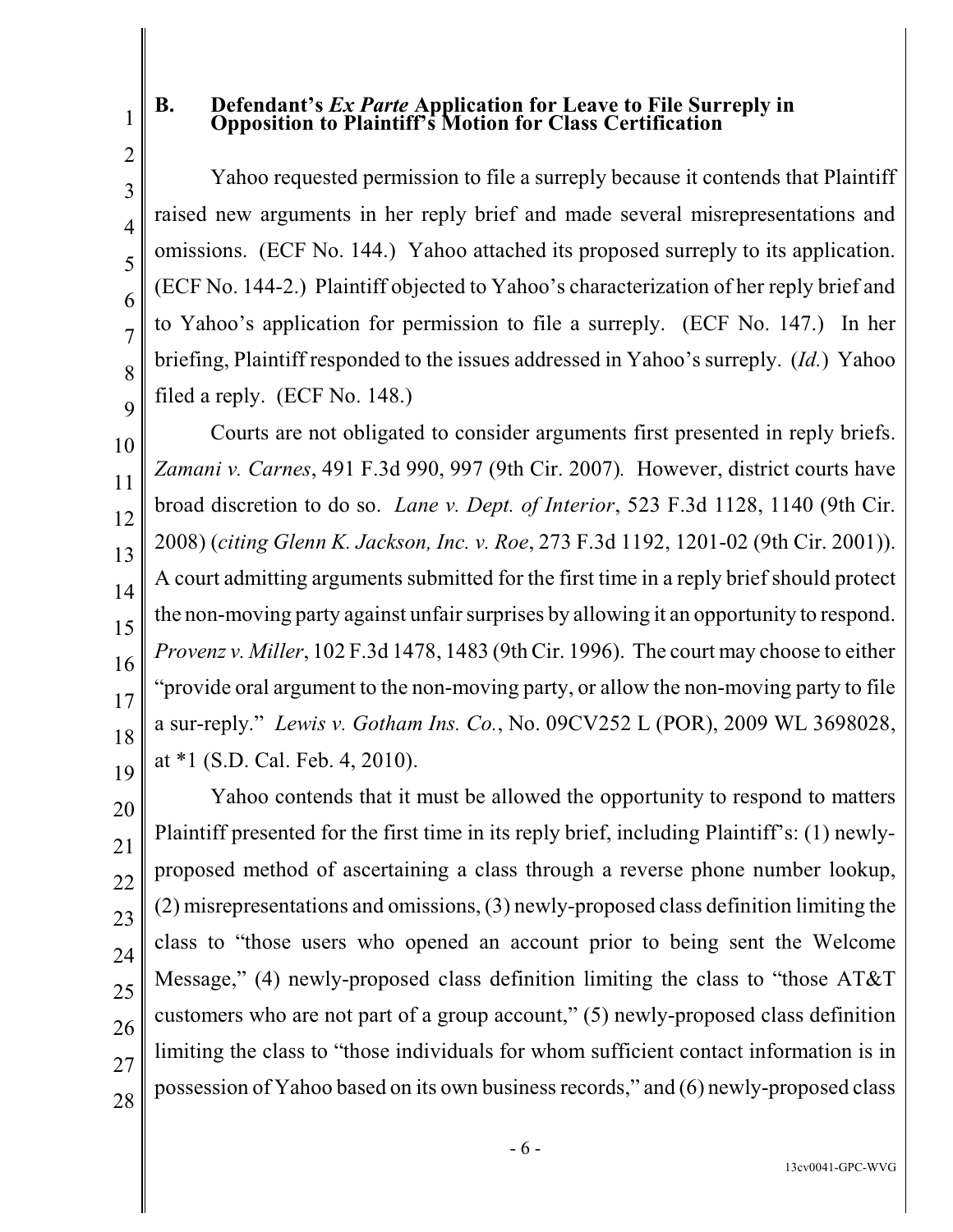definition limiting the class to "'active' account holders." (ECF No. 144.) Plaintiff responds that its arguments are not "new," but merely responsive to arguments and evidence presented in Yahoo's opposition. (ECF No. 147 at 1.)

Having reviewed the briefing submitted, the Court will allow Yahoo to file its surreply in the interest of fairness. While Plaintiff's arguments in her reply brief are largely responsive to issues raised by Yahoo in its opposition, the Court finds it appropriate to allow Yahoo an opportunity to respond to Plaintiff's proposed limitations on the class and further explanation as to methods of ascertaining the class. The Court will further allow the responsive briefing to Yahoo's application to file a surreply (ECF Nos. 147, 148).

10 11

17

18

19

1

2

3

4

5

6

7

8

9

## **C. Plaintiff's Motion for Class Certification**

12 13 14 15 16 In this case, Plaintiff seeks to prove that Defendant violated the TCPA by appending its "Welcome Message" text message to text messages Yahoo users sent, via the Yahoo Messenger service, to individuals who have never before received a text via this system. (ECF No. 121-1 at 2.) Under the TCPA, it is unlawful in the United States:

to make any call (other than a call made for emergency purposes or made with the prior express consent of the called party) using any automatic telephone dialing system or an artificial or prerecorded voice– . . . to any telephone number assigned to . . . [a] cellular telephone service . . .

20 21 22 23 47 U.S.C.  $\S 227(b)(1)(A)(iii)$ . While the parties dispute whether "prior express" consent" is an element of Plaintiff's claim or an affirmative defense, it is clear that the burden of showing that the proposed class members share common issues of law or fact falls to Plaintiff.

24

## **1. Legal Standard**

25 26 27 28 "The class action is an exception to the usual rule that litigation is conducted by and on behalf of individual named parties only. In order to justify a departure from that rule, a class representative must be a part of the class and possess the same interest and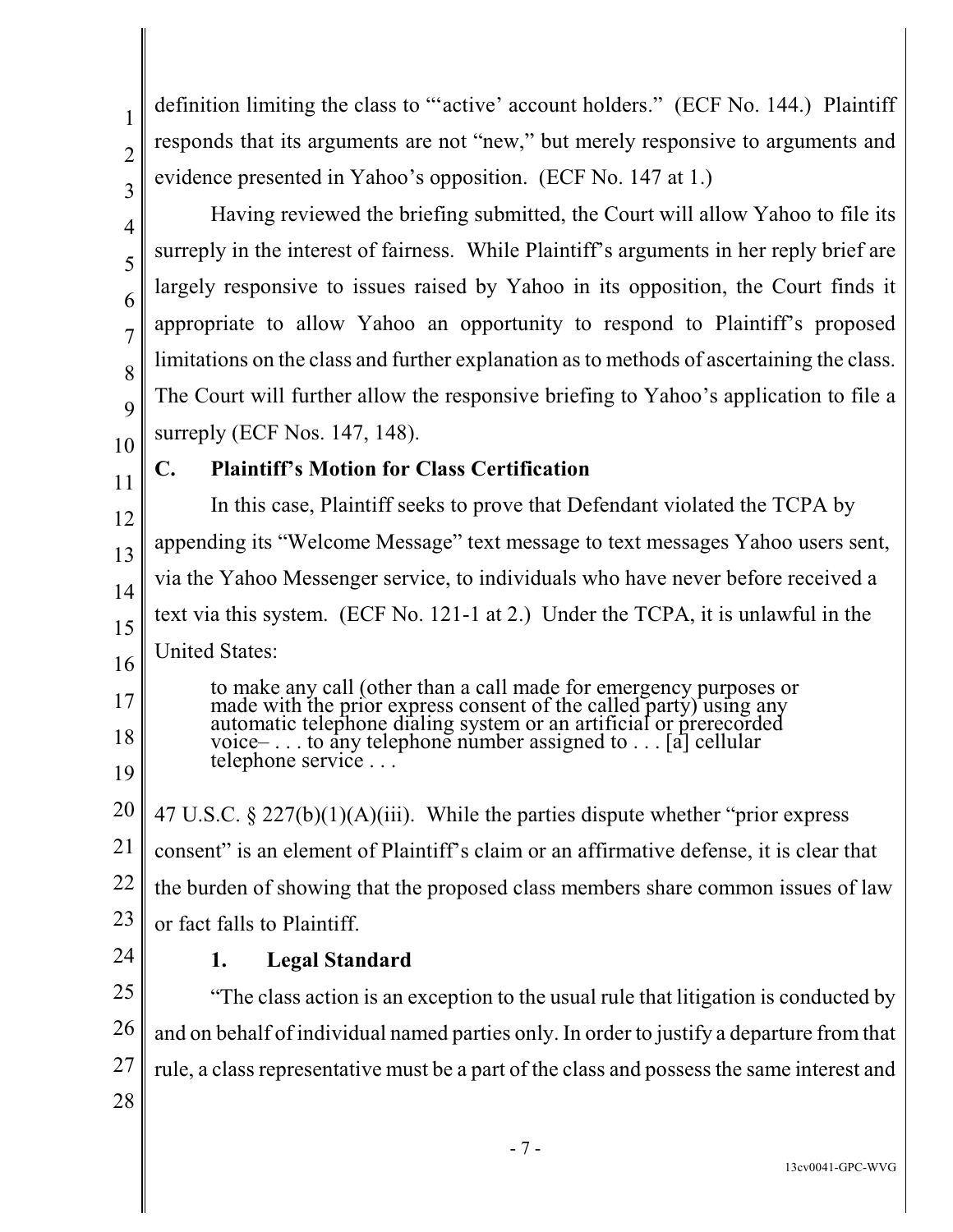suffer the same injury as the class members." *Wal-Mart Stores, Inc. v. Dukes*, 131 S. Ct. 2541, 2550 (2011) (internal quotation marks and citations omitted). To fit within the exception, "a party seeking to maintain a class action 'must affirmatively demonstrate his compliance' with [Federal Rule of Civil Procedure] 23." *Comcast Corp. v. Behrend*, 133 S. Ct. 1426, 1432 (2013) (quoting *Dukes*, 131 S. Ct. at 2551-52).

Rule 23 contains two sets of requirements. First, "Rule 23(a) ensures that the named plaintiffs are appropriate representatives of the class whose claims they wish to litigate. The Rule's four requirements—numerosity, commonality, typicality, and adequate representation—effectively limit the class claims to those fairly encompassed by the named plaintiff's claims." *Dukes*, 131 S. Ct. at 2550 (internal quotation marks and citations omitted). Second, "[w]here a putative class satisfies all fourrequirements of 23(a), it still must meet at least one of the three additional requirements outlined in 23(b)." *United Steel, Paper & Forestry, Rubber, Mfg. Energy, Allied Indus. & Serv. Workers Int'l Union AFL-CIO, CLC v. ConocoPhillips Co.*, 593 F.3d 802, 806 (9thCir. 2010).

16 18 19 20 On a motion for class certification, the Court is required to "examine the merits of the underlying claim . . . only inasmuch as it must determine whether common questions exist; not to determine whether class members could actually prevail on the merits of their claims." *Ellis v. Costco Wholesale Corp.*, 657 F.3d 970, 981 n.8 (9th Cir. 2011) (citations omitted).

21

22

23

24

25

26

27

28

1

2

3

4

5

6

7

8

9

10

11

12

13

14

15

17

# **2. Ascertainability**

As a threshold issue, Yahoo argues that Plaintiff's class is not ascertainable because Plaintiff has not demonstrated that any source, or combination of sources, of information exists from which class members may be identified. (ECF No. 129 at 12.) Although Rule 23 contains no explicit ascertainability requirement, courts in this circuit routinely require plaintiffs to demonstrate ascertainability. *See Jones v. ConAgra Foods, Inc*., No. C-12-01633-CRB, 2014 WL 2702726, at \*8 (N.D. Cal. June 13, 2014). "A class is ascertainable if it identifies a group of unnamed plaintiffs by

- 8 -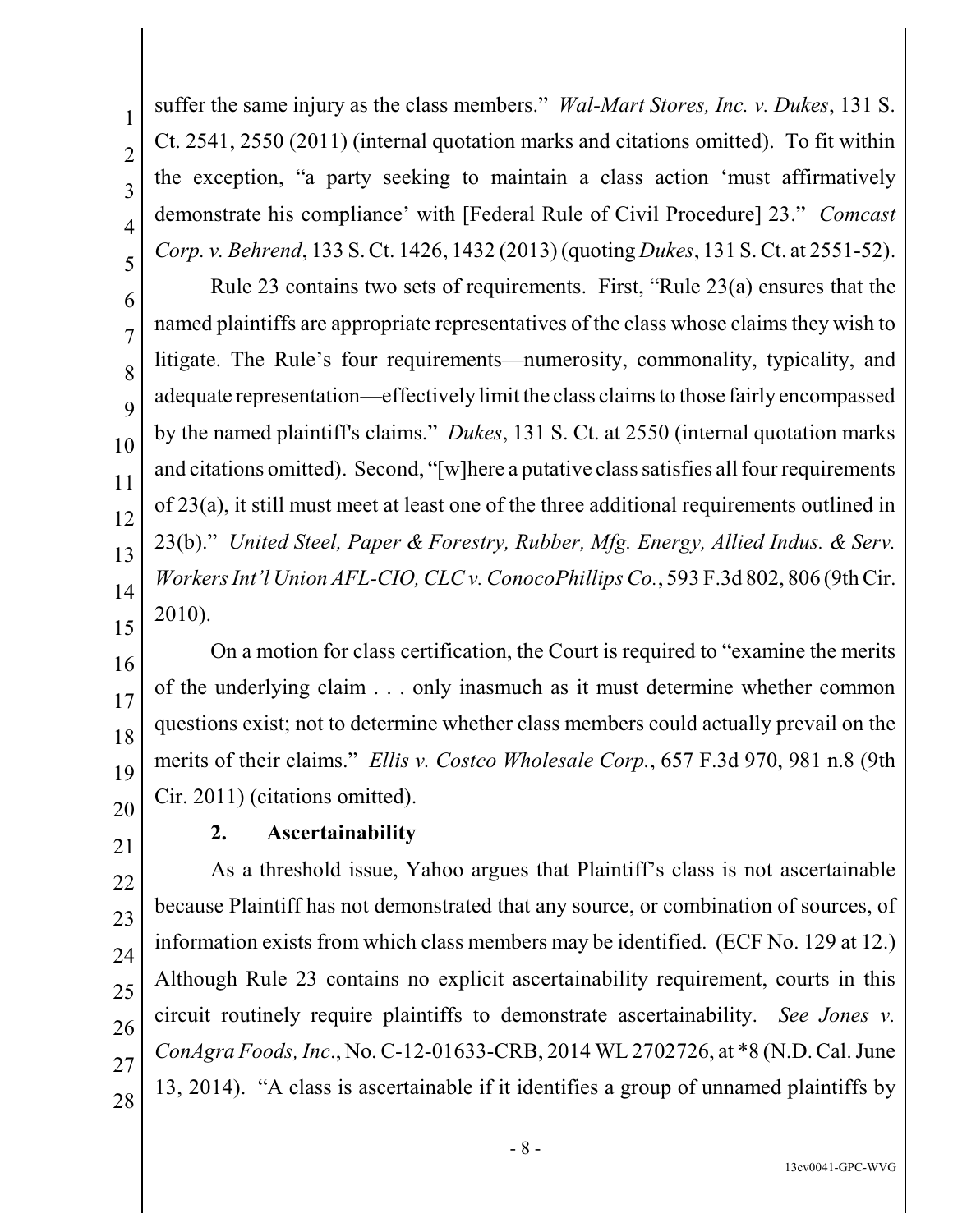describing a set of common characteristics sufficient to allow a member of that group to identify himself or herself as having a right to recover based on the description." *Knutson v. Schwan's Home Serv., Inc.,* No. 3:12-CV-0964-GPC-DHB, 2013 WL 3746118, at \*5 (S.D. Cal. July 15, 2013) (quoting *Thomasson v. GC Services Ltd. P'ship*, 275 F.R.D. 309, 313 (S.D. Cal. 2011)). The plaintiff must provide a means of establishing membership that utilizes objective, verifiable criteria. *Jones*, 2014 WL 2702726, at \*8 (citing *Xavier v. Philip Morris USA, Inc.*, 787 F. Supp. 2d 1075, 1088- 90 (N.D. Cal. 2011)). "Without an objective, reliable way to ascertain class membership, the class quickly would become unmanageable, and the preclusive effect of final judgment would be easy to evade." *Xavier*, 787 F. Supp. 2d at 1089; *see also Gannon v. Network Tel. Servs., Inc.*, No. CV-12-9777-RGK-PJWX, 2013 WL 2450199, at \*2 (C.D. Cal. June 5, 2013) (finding a proposed class "unascertainable and unidentifiable" where the court could not "determine whether an individual is part of the class without extensive individual inquiry into the merits of[the] [p]laintiff's claim, which ultimately [made] identification of the class administratively unfeasible").

16 17 18 19 20 21 22 23 24 25 Plaintiff proposes to ascertain the putative class using a three-step process. According to Plaintiff, the first step—obtaining Yahoo's records from the Optin DB showing the time and date that it sent each Welcome Message to the corresponding mobile number during the proposed class period—is done. (ECF No. 121-1 at 10-11.) The second step is to limit the unique mobile numbers to those assigned to AT&T and/or Cingular.<sup>6</sup> (Id. at 11.) Plaintiff contends that this step also has been completed, as Yahoo's records show to which carrier each cell phone is assigned. (*Id.*) Finally, Plaintiff intends to compare the mobile numbers listed in the Optin DB with information obtained from Yahoo's UDB database in order to obtain names, email addresses, and mailing address information for the account holders who were sent the

26

1

2

3

4

5

6

7

8

9

10

11

12

13

14

<sup>27</sup> 28  $6$  Plaintiff represents that AT&T purchased Cingular. (ECF No. 11.) Hereafter, the Court will simply refer to the class as containing mobile numbers assigned to AT&T.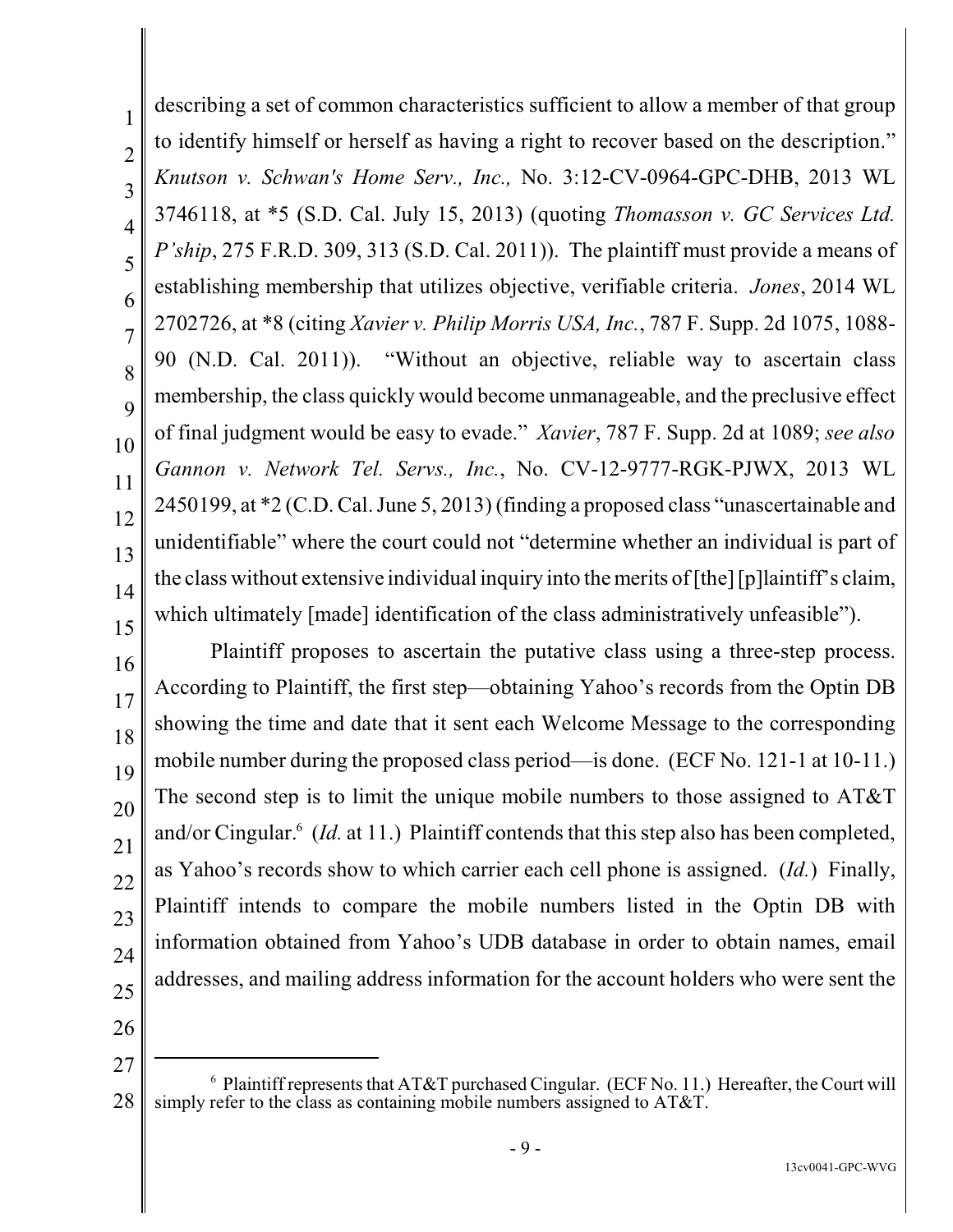Welcome Message. (*Id.* at 11-12.) To the extent Yahoo's records are not complete or reliable, Plaintiff intends to subpoena AT&T for the complete name and address information corresponding to each mobile number from the Optin DB. (*Id.* at 12.) As an alternative, Plaintiff proposes sending class notice to members' Yahoo email accounts. (*Id.*) Plaintiff also offers as alternatives using a reverse telephone number lookup, direct mail notice, or national publication. (ECF No. 138 at 3-4.)

Yahoo argues that Plaintiff's process is unworkable for several reasons. First, the UDB was designed to allow Yahoo users to preserve privacy, so all that users were required to provide in order to set up an account was a user ID (not necessarily their real names) and a Yahoo email address. (ECF No. 129 at 12-13.) Yahoo contends that the email addresses may not currently be active. (*Id.*) Additionally, even in the case where a phone number is associated with a user account, the number in the UDB database may no longer be owned by that account holder<sup>7</sup> or the association may be inaccurate (e.g., Pathman's phone number was associated with two Yahoo accounts, only one of which was hers). (*Id.* at 13-14.) In Pathman's case, Yahoo contendsit only learned through deposing Pathman and reviewing documents she produced that Pathman had no relationship with the other user with whom her phone number is associated. (*Id.* at 14.) Thus, Yahoo submits that cross-referencing the Optin DB and UDB is unlikely to yield complete, much lessreliable, contact information for putative class members.

21 22 23 24 25 In regard to Plaintiff's proposal to subpoena AT&T records, Yahoo notes that Plaintiff failed to do so during class discovery, which is now closed. (*Id.* at 16.) Additionally, Yahoo anticipates that AT&T will object to disclosing this information under California privacy law, as carriers have in other cases. (*Id.*; ECF No. 144-2 at 6.) Even if it does agree to provide the information Plaintiff seeks, Yahoo contends

26 27

<sup>28</sup>  $\alpha$  In support of this argument, Yahoo provides statistics as to the frequency with which people in the United States change their phone numbers. (ECF No. 129 at 13.)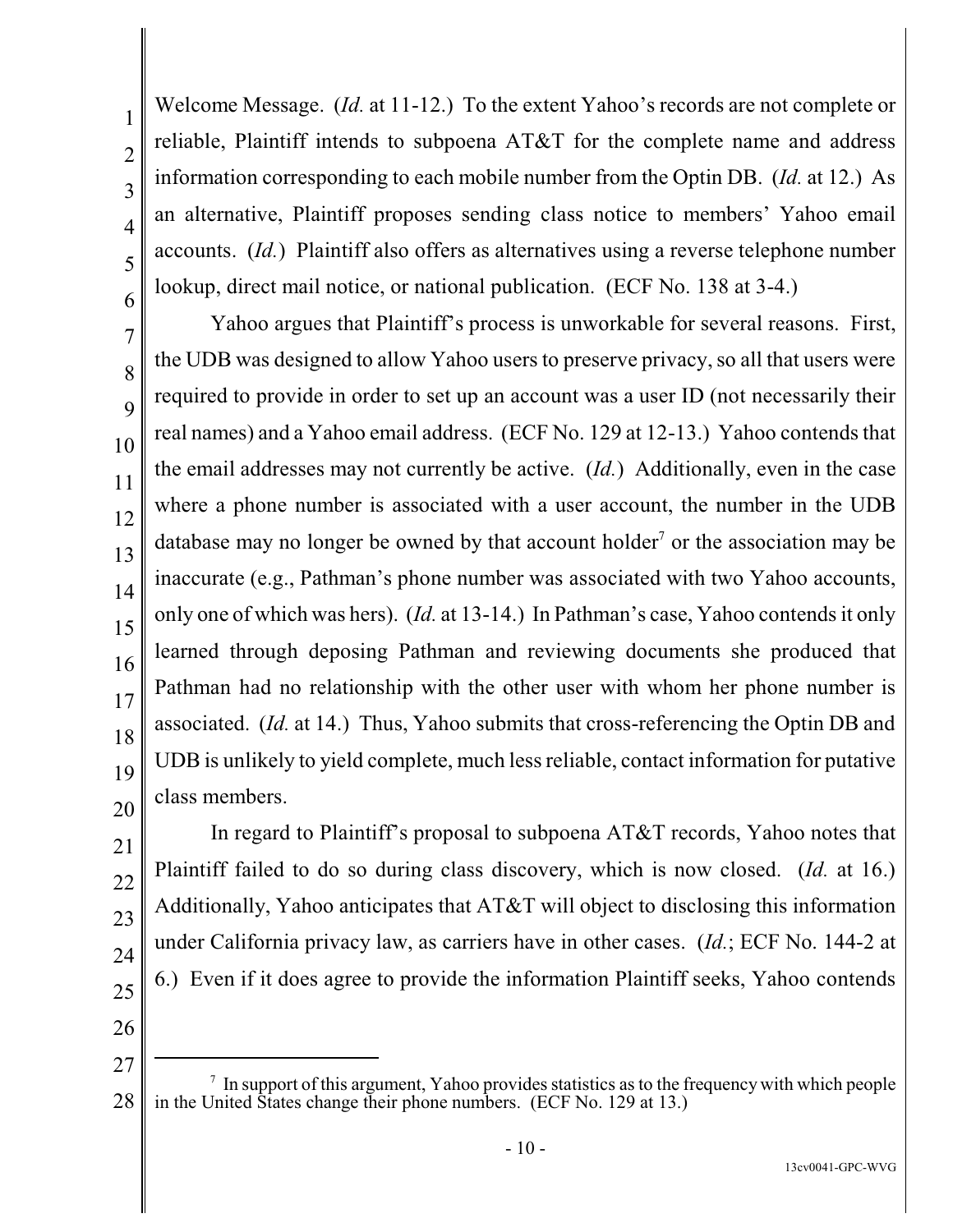that this will not allow Plaintiff to ascertain the class because the subscriber may not be the person who received the text. (ECF No. 129 at 16.) For a group account, AT&T only requires the name of the account holder, not all of the user names. (Aron Decl. ¶ 32.) Yahoo submits that in 2013, at least 40% of AT&T's total subscribers were on family or multiline plans (which would include business plans). (ECF No. 129 at 16 n.11; Aron Decl. ¶ 36.) Another 7% of total subscribers in 2013 had pre-paid phones. (ECF No. 129 at 17; Aron Decl. ¶ 37.) AT&T does not require a name or address in order to purchase a pre-paid phone. (*Id.*) Some other percentage of phones may be owned by a parent, relative, or friend of the putative class member. (ECF No. 129 at 17; Aron Decl. ¶ 38.) Therefore, Yahoo argues that Plaintiff's proposal of ascertaining the class from AT&T records also is unlikely to yield accurate and complete results.

As to Plaintiff's proposal to email proposed class members and have them selfidentify, Yahoo points out that class members are unlikely to recall receiving one particular, non-personal message two years ago. (ECF No. 129 at 18.) Moreover, because people tend to delete old text messages or switch phones without copying over old texts, putative class members are unlikely to have retained the Welcome Message such that they could verify their membership in the class. (*Id.*)

Finally, Yahoo contends that reverse lookup systems are fraught with difficulties

and are unlikely to provide accurate contact information two years later.<sup>8</sup> (ECF No.

18

1

2

3

4

5

6

7

8

9

10

11

12

13

14

15

16

17

<sup>21</sup> 22 23 24 25 26 27 28 <sup>8</sup> In support of its Opposition, Yahoo requests that the Court take judicial notice of screen shots of reverse phone number lookup results from five online services–Accurint, Lexis, Spokeo, Spydialer, and Instantcheckmate–for a particular individual who likelymiskeyed his/her phone number (which was known through Plaintiff's deposition testimony) in order to demonstrate that users may miskey their phone numbers when providing their numbers to Yahoo. (ECF No. 129-9; *see* ECF 144- 2 at 2-5.) Plaintiff opposes Yahoo's requests. (ECF No. 138-8.) Federal Rule of Evidence 201(b) provides that a court may take judicial notice of a fact that is not subject to reasonable dispute because it is generally known or can be accurately and readily determined from sources whose accuracy cannot reasonably be questioned. It is "not uncommon for courts to take judicial notice of factual information found on the world wide web.*" O'Toole v. Northrop Grumman Corp.*, 499 F.3d 1218, 1225 (10th Cir. 2007) (citations omitted). However, "private corporate websites . . . generally are not the sorts of 'sources whose accuracy cannot reasonably be questioned,' . . . that our judicial notice rule contemplates." *See Victaulic Co. v. Tieman*, 499 F.3d 227, 237 (3d Cir.2007); *Azco Biotech Inc. v. Qiagen, N.V.*, No. 12-CV-2599-BEN-DHB, 2013 WL 4500782, at \*3 (S.D. Cal. Aug. 20, 2013); *Evenchik v. Avis Rent A Car Sys., LLC*, No. 12-CV-61 BEN-DHB, 2012 WL4111382, at \*1 (S.D. Cal.

<sup>13</sup>cv0041-GPC-WVG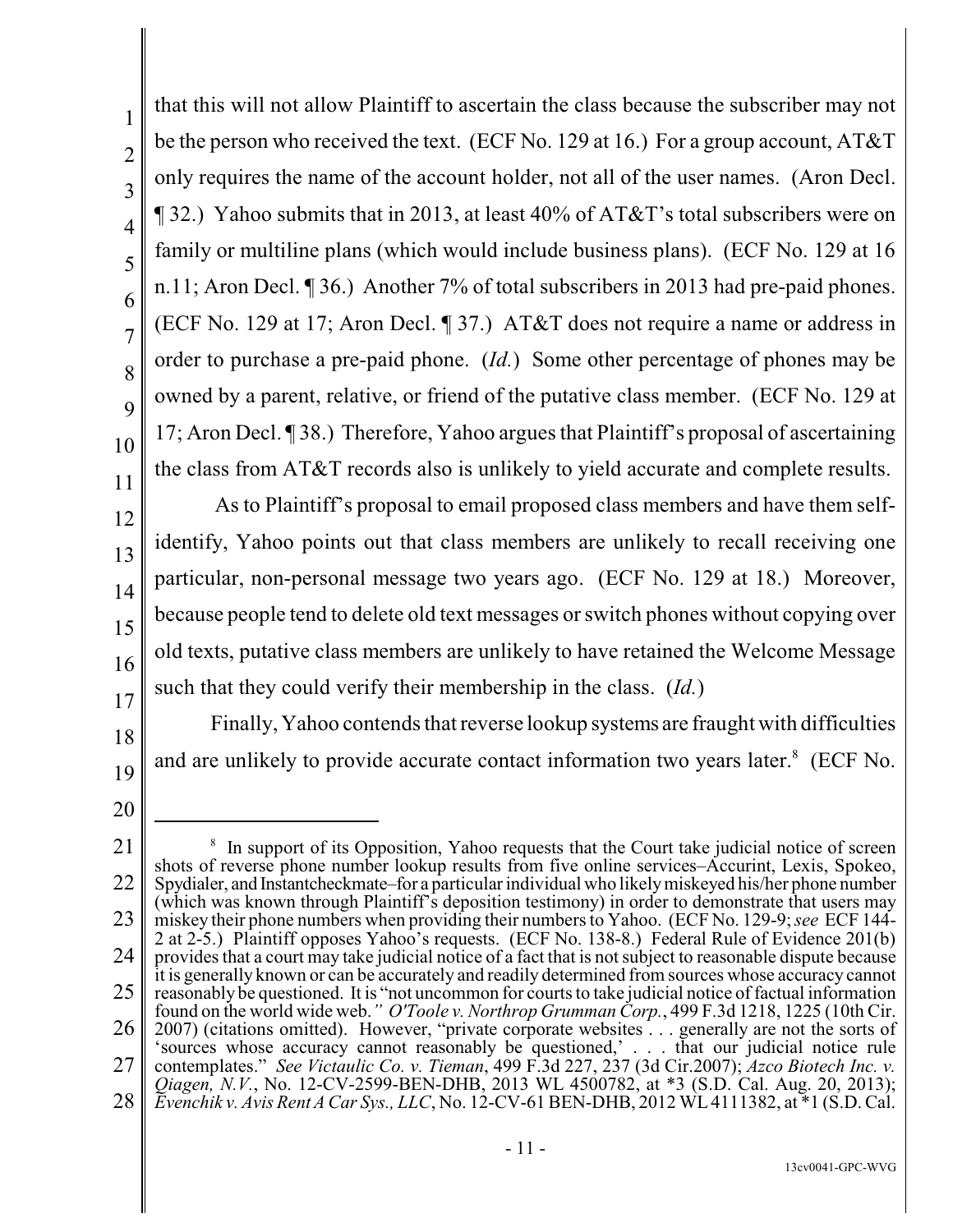144-2 at 3-5.)

1

2 3 4 5 6 7 8 9 10 11 12 13 14 15 16 17 18 19 20 21 22 23 Having thoroughly reviewed all of Plaintiff's proposed methods of ascertaining the class, the Court finds that Plaintiff has not met her burden of demonstrating that there is an administratively feasible method of identifying the putative class members. While it appears that Plaintiff has obtained a complete list of mobile numbers that received the Welcome Message between May 1, 2013 and May 31, 2013, and which are assigned to AT&T, this does not end the inquiry. As Plaintiff acknowledges, the the Optin DB from which these numbers were drawn does not contain the names, email addresses, or postal addresses of the individuals who owned those mobile numbers during the class period. Without this information, the class members' identities cannot be ascertained, nor can these individuals be contacted. Plaintiff has not shown that her initial proposal for overcoming this hurdle—cross-referencing these phone numbers with information contained in Yahoo's UDB—is likely to provide complete or even accurate contact information for class members. As Yahoo points out, whether Yahoo users chose to provide their true name or contact information (including their mobile telephone number) to Yahoo in conjunction with their account was entirely voluntary. Even if they did, that information may not be current at this point. Yahoo has shown that in numerous instances(including in Pathman's case), a single mobile number also may be associated with multiple Yahoo accounts (either because someone miskeyed his or her number or because the phone number has been reassigned to a new person). Thus, even where there is a match between a called mobile telephone number and a Yahoo account, further individualized inquiry would be needed (as it was in Pathman's case) to determine which account holder owned the number in May of 2013.

- 24
- 25

Plaintiff's belated proposal to utilize a reverse lookup also does not provide

<sup>26</sup> 27 Sept. 17, 2012) ("Screen shots of web pages, especially because of the ever-changing content, are not typically the type of document containing facts, the accuracy of which is capable of ready determination.") (citing *In re Easysaver Rewards Litig.*, 737 F. Supp. 2d 1159, 1167-68 (S.D. Cal. 2010)). The Court declines Yahoo's request to take judicial notice of the reports and web page result screen shots under Rule 201.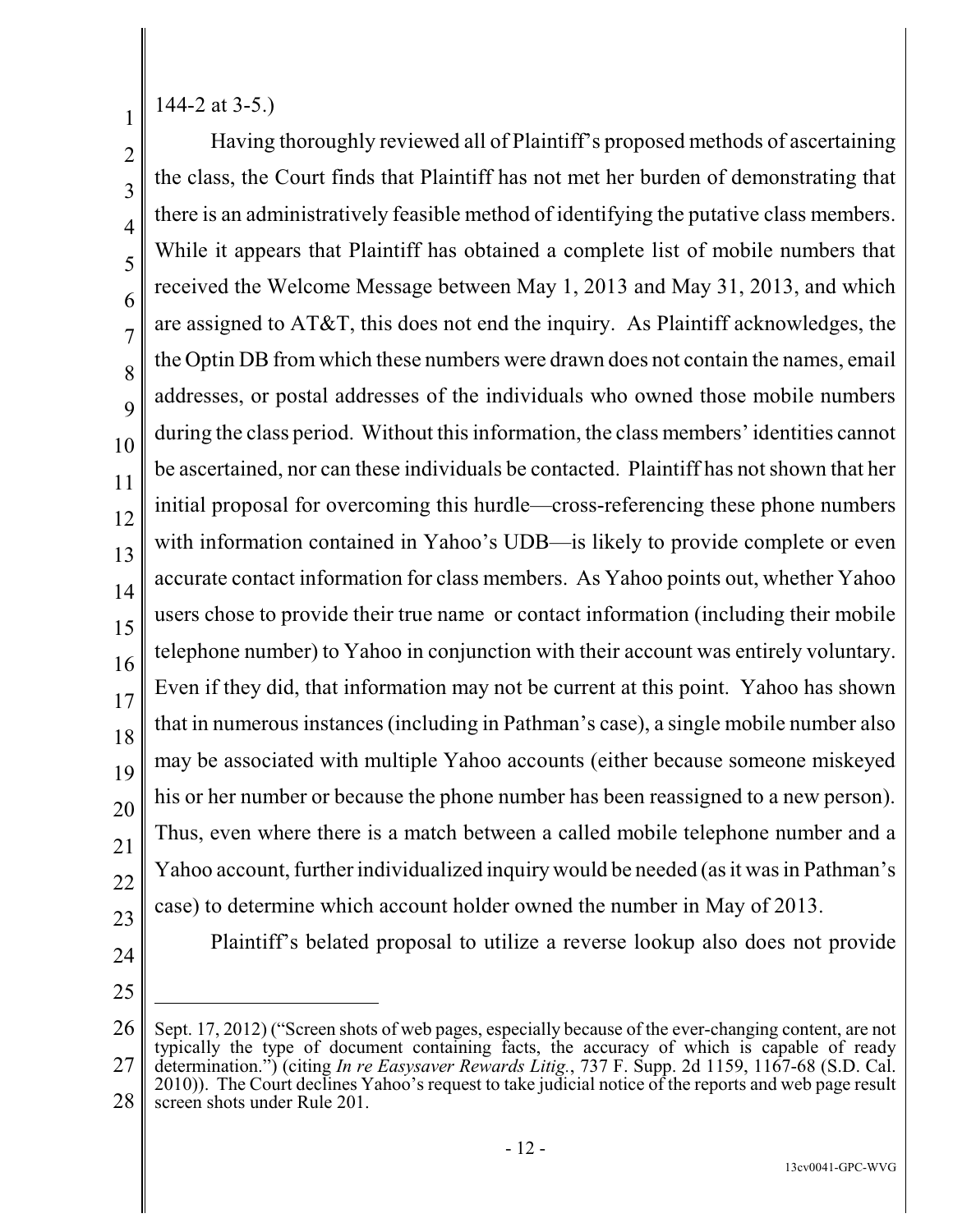18 19

20

21

22

- 23
- 24
- 25 <sup>9</sup> In objecting to Yahoo's request that the Court take judicial notice of search results from five reverse phone number lookup websites, Plaintiff argued "[t]he search results do not prove 100% that a given cell phone number belongs to the indicated individual." (ECF No. 138-8 at 3.)

According to Dr. Aron, more than 40% of AT&T subscribers are on group plans. Thus,

Even if AT&T did, this method of ascertaining the class is riddled with gaps.

26 27 28 <sup>10</sup> This California privacy law provides: "[n]o telephone or telegraph corporation shall make available to anyother person or corporation, without first obtainingthe residential subscriber's consent, in writing, anyof the following information . . . [d]emographic information about individual residential subscribers, or aggregate information from which individual identities and characteristics have not been removed." Cal. Pub. Util. Code  $\S 2891(a)(4)$ .

objective, verifiable criteria for identifying class members. While this system might provide some information as to the current users of the phone numbers, Plaintiff has not explained how it would verify that the current owners of the numbers were the owners over two and a half years ago. Furthermore, Plaintiff herself has called into question the accuracy of reverse lookup systems.<sup>9</sup>

17 Plaintiff's last resort is to issue a subpoena to AT&T for subscriber records. As an initial matter, Plaintiff has not demonstrated that she has any likelihood of success via this route. In several other cases, cellular carriers have refused to turn over similar records pertaining to California customers in TCPA cases based on the right to privacy established by California Public Utilities Code section  $2891(a)(4)^{10}$  and Plaintiff offers no explanation as to why AT&T will turn over subscriber records here. Instead, Plaintiff asserts that (1) in *Johnson v. Yahoo*, 14-cv-2028 (N.D. Ill.) (the pending Illinois case that is similar to this one), Judge Shah ordered T-Mobile to produce a declaration as to whether it had the information Plaintiff requested and (2) Dr. Aron stated in her declaration that her understanding based on a conversation between her office and AT&T was that "AT&T would need a court order" for a large production request. (Pl.'s Suppl. Br. Supp. Mot. for Class Cert., ECF No. 160 at 7.) Neither of these assertions is evidence that AT&T will surrender the subscriber records. Thus, the Court has no reason to believe that  $AT&T$  would, in fact, turn over the user information Plaintiff requires.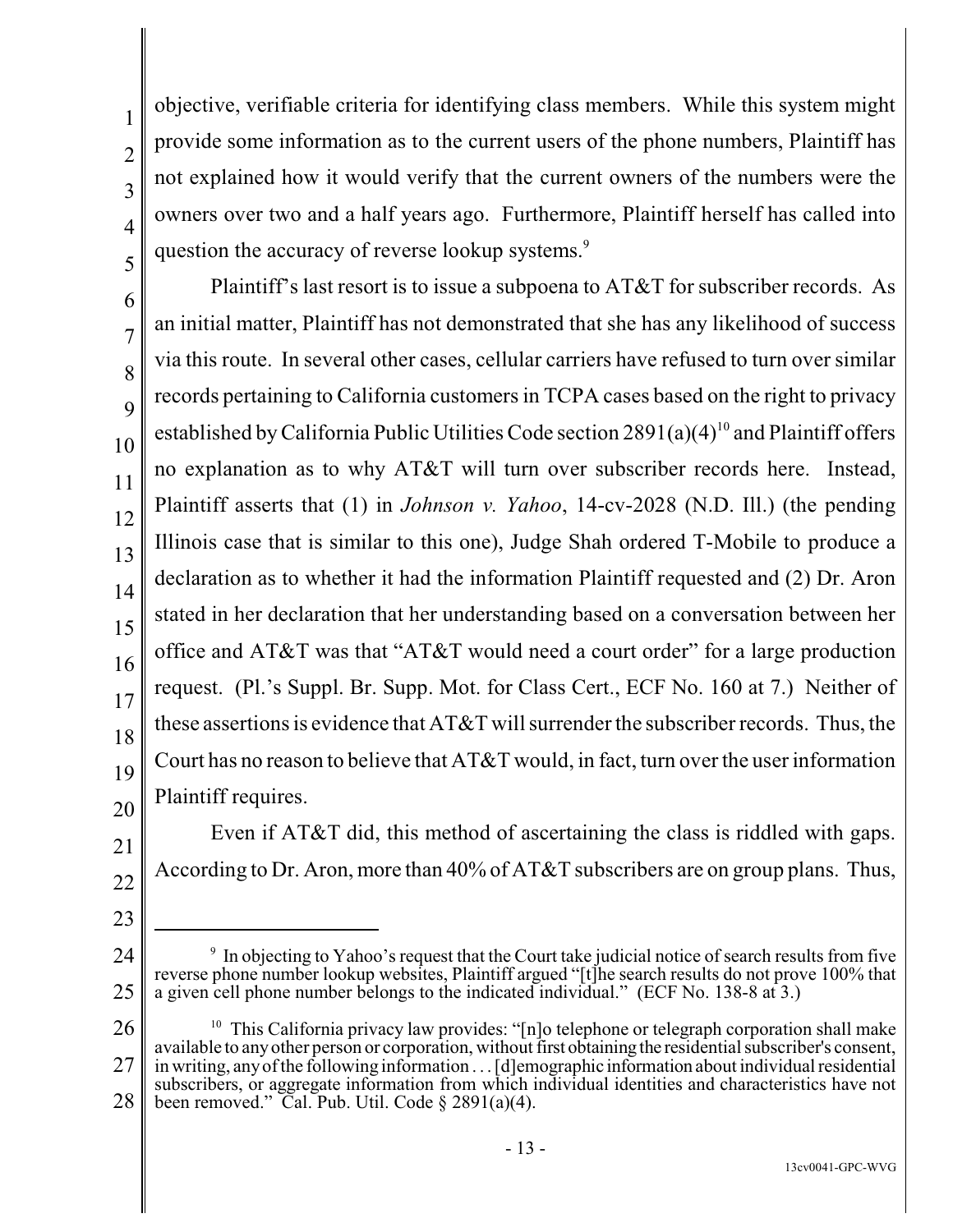the subscriber to the group plan may well not be the person who owned the phone in 2013. While a parent subscriber most likely could provide notice to his child, if the subscriber was a business, there is a reasonable chance the employee who used the phone in 2013 is no longer with the company or simply cannot be identified.

Finally, to the extent Plaintiff submits that some of the confusion could be cleared up by sending email to the Yahoo email addresses associated with numbersthat were sent the Welcome Message during the class period (or by sending direct mail or publishing a notice nationally), the Court finds these methods equally unworkable. Even if the notice were to reach the right individuals (and there are many reasons this might not be the case), those people would have to recall whether or not they received a single, non-personal email during a one month period over two years ago. This is highly improbable, as is the likelihood that they would have retained text messages from that long ago, such that they could confirm by reviewing the data on their phones.

14 15 16 17 18 19 20 21 22 23 In sum, the Court finds that even if Plaintiff were to utilize all of these methods and attempt to cross-reference massive amounts of data to identify class members, Plaintiff still would be left with a data set of questionable reliability that covered only some unknown fraction of the putative class. Plaintiff's burden is to provide an objective, reliable, and administratively feasible method of ascertaining the class. *Xavier*, 787 F. Supp. 2d at 1089; *Gannon*, 2013 WL 2450199, at \*2. Plaintiff has not met her burden. That being said, the Court's conclusion does not dispose of the motion because a "lack of ascertainability alone will generally not scuttle class certification." *Jones*, 2014 WL 2702726, at \*11 (quoting *Red v. Kraft Foods, Inc.*, No. 10-1028, 2012 WL 8019257, at  $*6$  (C.D. Cal. Apr. 12, 2012)).<sup>11</sup> However, these deficiencies will be

<sup>25</sup> 26 27 28  $11$  On August 4, 2015, Plaintiff filed Notice of Recent Authority in Support of Motion for Class Certification. (ECF 183.) In *Mullins v. Direct Digital, LLC*, 2015 WL 4546159 (7th Cir. July 28, 2015), Judge Hamilton rejected the heightened ascertainability standard that the Third Circuit and other courts have used in denying class certification. As indicated above, the Court does not dispose of the certification motion on the basis of ascertainability. Instead, the Court addresses the policy concerns motivating the heightened ascertainability requirements by "applying carefully the explicit requirements of Rule 23(a) and especially (b)(3). *Id.* at \*4.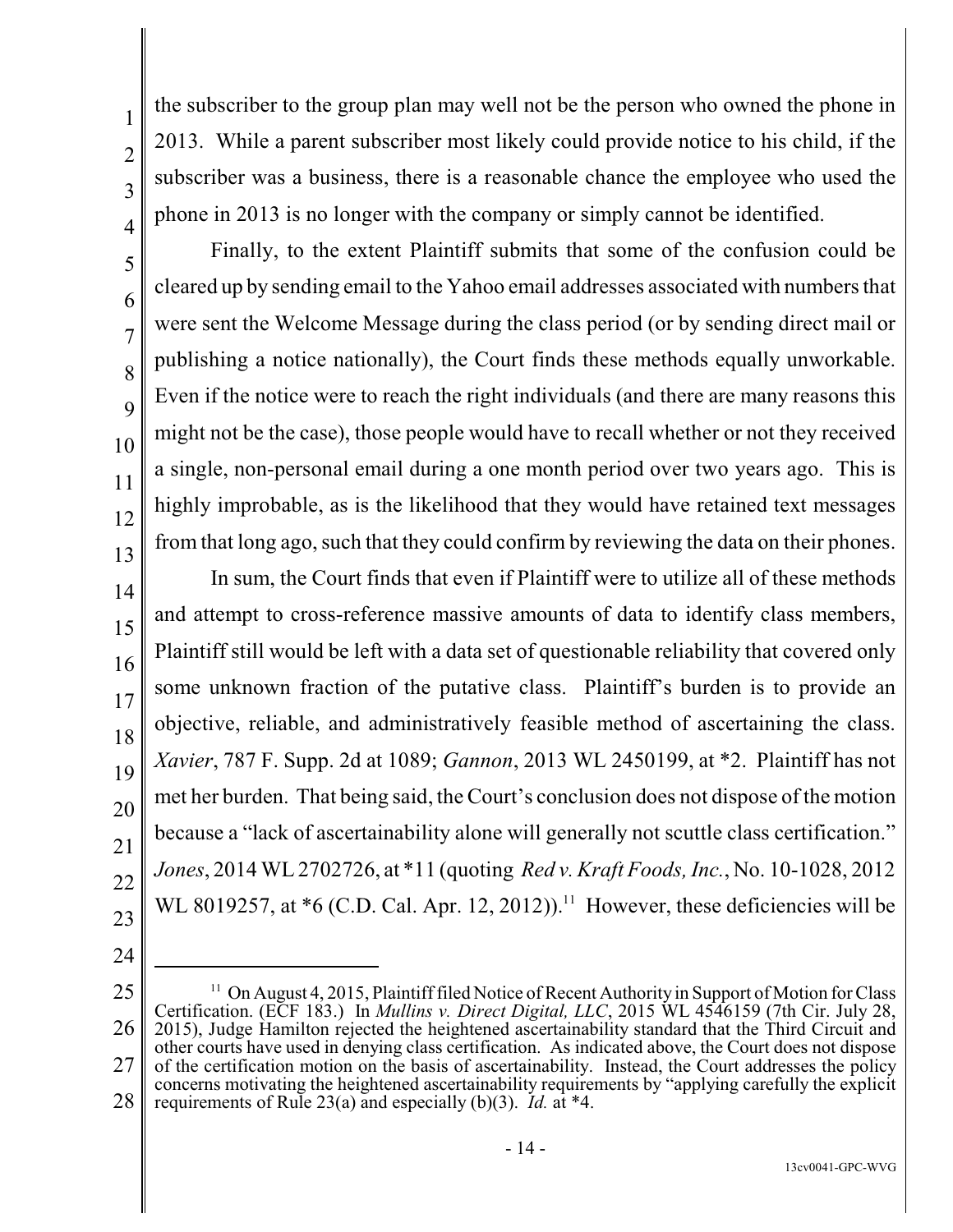addressed further under the predominance and superiority prongs of Rule 23(b)(3).

**3. Typicality and Adequacy**

Under Rule 23(a), Plaintiff must satisfy the requirements of numerosity, commonality, typicality, and adequate representation. Yahoo does not appear to object to Plaintiff's proposed class on numerosity and commonality grounds, but does contend that Plaintiffis neither a typical nor adequate class representative because of her unique consent profile. (ECF No. 129 at 33-35.)

Under the third Rule 23(a) requirement, the Court must determine whether "the claims or defenses of the representative parties are typical of the claims or defenses of the class." Fed. R. Civ. P. 23(a)(3). "Under the rule's permissive standards, representative claims are 'typical' if they are reasonably co-extensive with those of absent class members; they need not be substantially identical." *Hanlon v. Chrysler Corp.*, 150 F.3d 1011, 1020 (9th Cir. 1998). "The purpose of the typicality requirement is to assure that the interest of the named representative aligns with the interests of the class." *Hanon v. Dataproducts Corp.*, 976 F.2d 497, 508 (9th Cir. 1992) (citation omitted). "The test of typicality is whether other members have the same or similar injury, whether the action is based on conduct which is not unique to the named plaintiffs, and whether other class members have been injured by the same course of conduct." *Id.* (quotation omitted).

20 21 22 23 24 25 Rule 23(a)(4) requires the representative parties to fairly and adequately protect the interests of the class. Fed. R. Civ. P.  $23(a)(4)$ . "Resolution of two questions" determines legal adequacy: (1) do the named plaintiffs and their counsel have any conflicts of interest with other class members and (2) will the named plaintiffs and their counsel prosecute the action vigorously on behalf of the class?" *Hanlon,* 150 F.3d at 1020.

26 27 Yahoo contends that Plaintiff will not be a typical or adequate class representative because the manner in which she provided consent will only coincide with a select group of members of the putative class. (ECF No. 129 at 33.) As a result,

28

1

2

3

4

5

6

7

8

9

10

11

12

13

14

15

16

17

18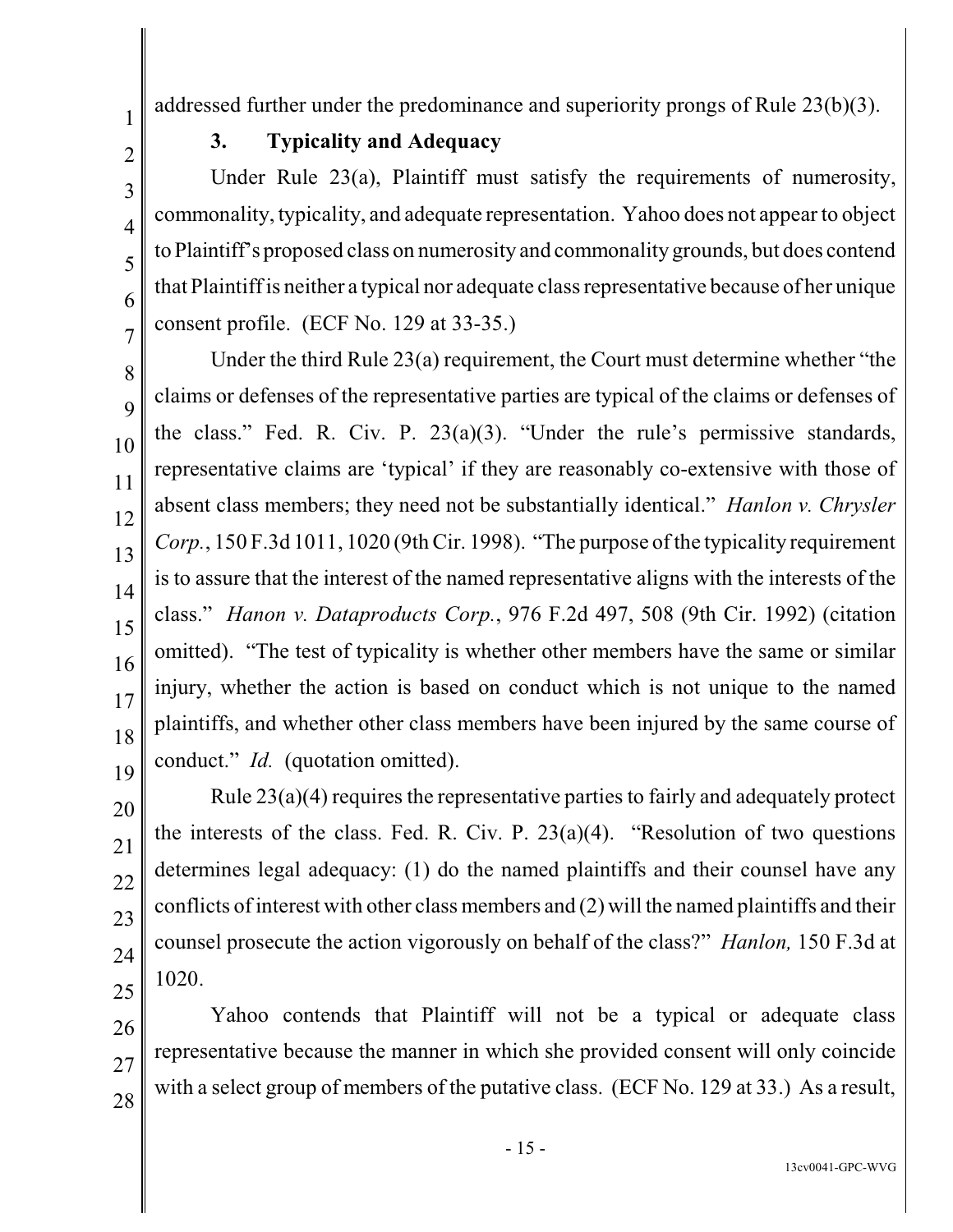9

11

she may be incentivized to litigate the case in a manner favorable to her consent profile or to settle to the detriment of other class members. (*Id.*) Yahoo notes that Plaintiff, in fact, has a history of settling putative class action lawsuits, including TCPA cases, prior to certification. (*Id.* at 34.)

10 12 13 14 15 16 17 According to Yahoo, a Yahoo user<sup>12</sup> can provide prior express consent in several ways.<sup>13</sup> First, a Yahoo user can agree to Yahoo's terms of service. (ECF No. 129 at 20-21.) Its "Universal Terms of Service agreement ("uTOS") governs every user's relationship with Yahoo and their use of all products and services offered by Yahoo." (*Id.* at 7; Decl. of J. Andrews ("Andrews Decl.") ¶ 4.) Users also may be required to agree to Yahoo's Communications Additional Terms of Service agreement ("Comms ATOS") that incorporates the uTOS and applies to Yahoo Mail and Yahoo Messenger (which includes the PC2SMS Service). (ECF No. 129 at 7; Andrews Decl. ¶ 5.) Since August 2007, Yahoo submits that the uTOS has expressly provided consent for Yahoo to send text messages to its users as follows: "Yahoo! may provide you with notices, including those regarding changes to the TOS, including but not limited to email, regular mail, SMS, MMS, text message . . . ." (ECF No. 129 at 8; Andrews Decl. ¶16, Ex. C (uTOS  $\P$  24).) Given that Plaintiff considers the messages to be spam, as opposed to "notices," the Court notes that the uTOS also requires users to agree to

- 18
- 19

<sup>20</sup> 21  $12$  Plaintiff's class is now limited to individuals "whose cellular telephone number is associated with a Yahoo account." In other words, all class members are now Yahoo users.

<sup>22</sup> 23 <sup>13</sup> According to Yahoo, prior express consent exempts Yahoo from TCPA liability. (ECF No. 129 at 20-21.) Yahoo cites *In re Yahoo Mail Litig.*, 7 F. Supp. 3d 1016 (N.D. Cal. 2014). Specifically, Yahoo quotes Judge Koh's finding that:

<sup>24</sup> 25 26 27 Yahoo is correct that Yahoo Mail users agreed to the ATOS. When registering for Yahoo Mail, users must click a "Create Account" button that appears below the sentence: "I agree to the Yahoo Terms and Privacy." [] The "Yahoo Terms" hyperlink directs users to view the ATOS. . . . Thus, it is clear based on the allegations in the Complaint that Yahoo Mail users agreed to at least the ATOS and PrivacyPolicywhen they created an account.  $\ldots$  The Court concludes that the ATOS establishes explicit consent by Yahoo Mail users to Yahoo's conduct.

<sup>28</sup> *In re Yahoo Mail Litig.*, 7 F. Supp. 3d at 1028-29 (citations omitted.)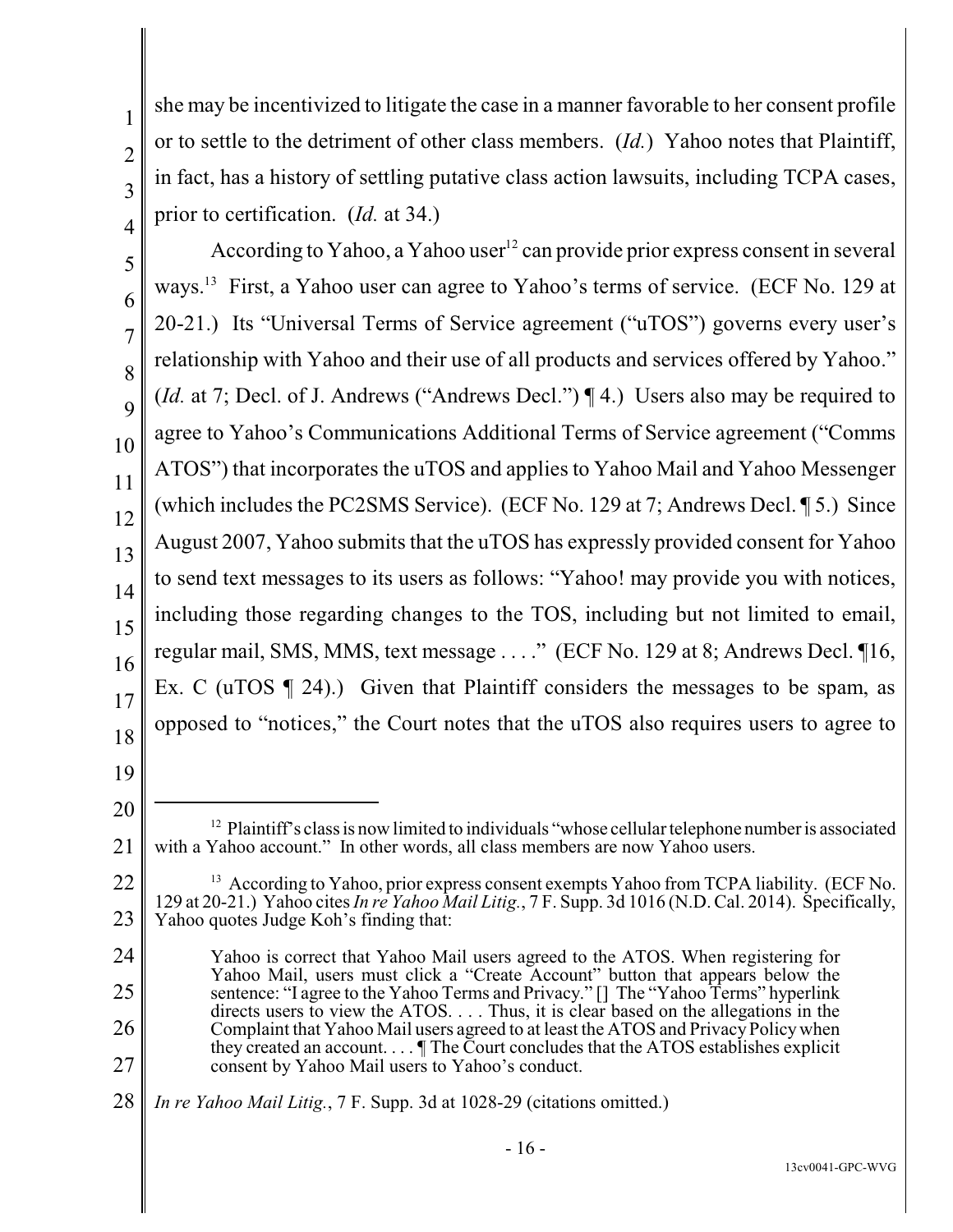1

receive "advertisements" and other types of "communications" via "various communication tools." (ECF No. 129 at 8; Andrews Decl., Ex. C (uTOS ¶ 2).) The Comms ATOS also includes a similar provision, requiring agreement to receive "certain communications from Yahoo!, such as service announcements and administrative messages." (ECF No. 129 at 8; Andrews Decl., Ex. A (Comms ATOS  $\P$  2(e)).)

11 12 13 14 15 16 17 18 According to Yahoo, "[a]ll users must expressly assent to one or more of a version of Yahoo's terms of service agreement(s) at registration." (ECF No. 129 at 8; Andrews Decl. ¶ 3.) However, determining which agreement each user consented to requires an individualized determination, because many users have consented to more than one version or type of service agreement, have reaffirmed their consent at various points, have installed an application (which requires consent to a service agreement), or have opened new Yahoo accounts and agreed to different terms of service at that time.<sup>14</sup> (ECF No. 129 at 8-9; Andrews Decl.  $\P\P$  18-19.) Even assuming Plaintiff is correct that the terms of the service agreements have not changed since late 2008 (*see* ECF No.138 at 6 n.5), some users may have registered for a Yahoo account prior to August 2007 (i.e., before the uTOS has expressly provided consent for Yahoo to send text messages).

19 20 21 Yahoo contends that users also may consent to receive text messages by voluntarilyproviding their cellular telephone number to Yahoo in connection with their accounts.<sup>15</sup> (ECF No. 22-23.) Finally, Yahoo argues that users may provide consent

<sup>23</sup> 24 25 As set forth in the Declaration of Amir Doron ("Doron Decl."), filed in support of Defendant's opposition, Yahoo users can be divided into four groups based on the date they registered and the terms of service they agreed to. (Doron Decl. ¶ 27.) Based on his calculations of the various consent options available within each of these four groups, the total number of possible permutations of consent profiles is about 200. (*Id.* ¶¶ 28-31.)

<sup>26</sup> 27 28 In support of this argument, Yahoo cites the *Rules & Regulations Implementing the Tel.* 15 *Consumer Prot. Act of 1991*, 7 FCC Rcd. 8752, 8769 (1992), wherein the Federal Communications Commission ("FCC") stated that "persons who knowingly release their phone numbers have in effect given their invitation or permission to be called at the number which they have given, absent instructions to the contrary." Yahoo also cites to *Baird v. Sabre Inc.*, 995 F. Supp. 2d 1100, 1107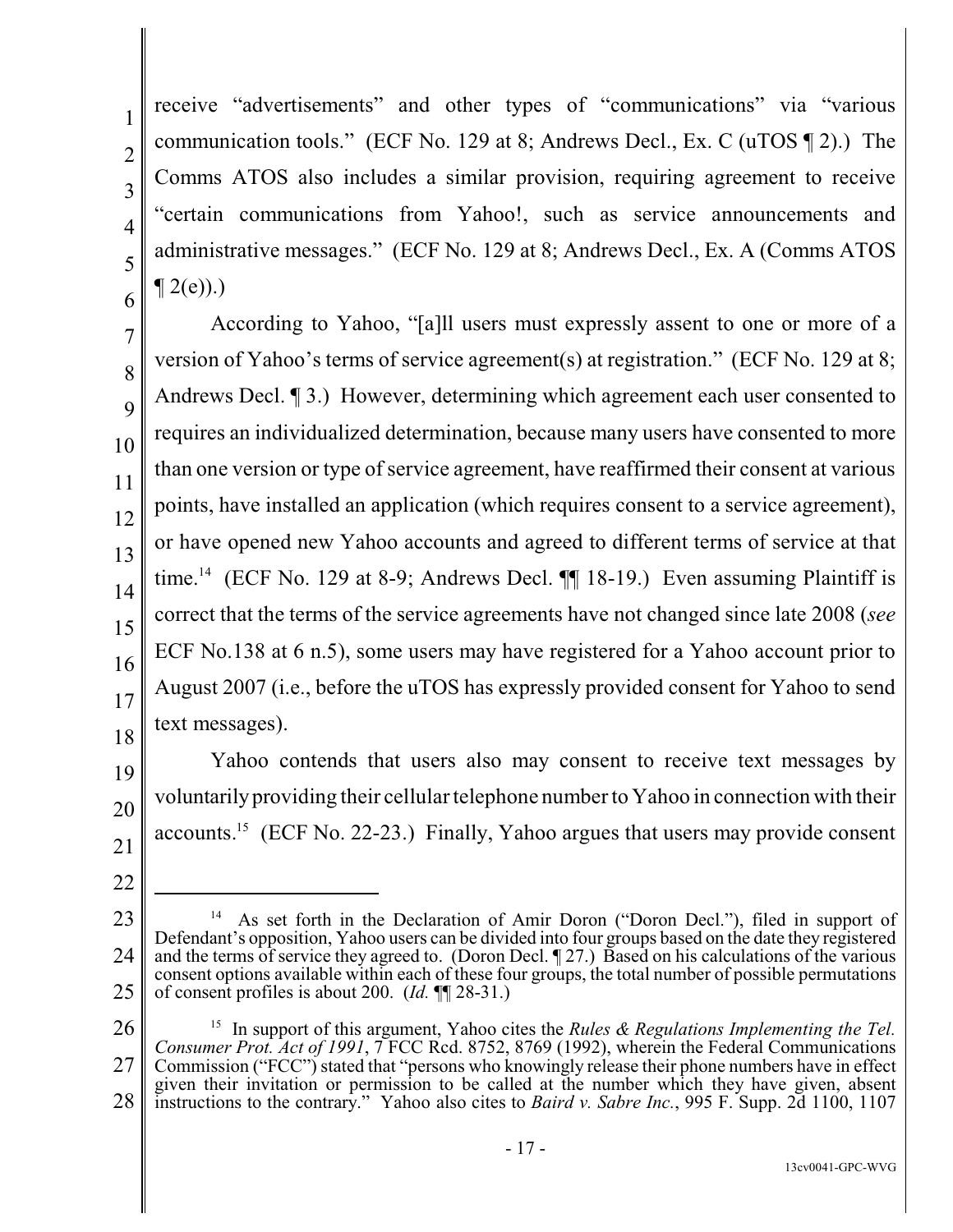1

9

10

11

- 12
- 13

14

15

16 17 18 accounts. (ECF No. 129 at 10; Doron Decl. ¶ 35.) This profile would put Plaintiff at odds with class members in several other consent groups. For instance, whereas Plaintiff may have consented to receive the Welcome Message by agreeing to the uTOS and/or Comms ATOS in 2012 and March 2013 (both of which occurred prior to her receiving the Welcome Message)<sup>16</sup>, class members who (1) had not signed up for Yahoo accounts prior to receiving the Welcome Message<sup>17</sup> or(2) had signed up for Yahoo accounts prior to August 2007 may

not have consented. Similarly, class members who voluntarily provided their phone

through an intermediary. (*Id.* at 24-25.) The theory behind this argument is that, for

instance, a user who regularly corresponds with a friend via text message, consented

2000 and her second Yahoo account in March of 2013, and therefore, agreed to the

uTOS and Comms ATOS agreements in effect at those times. (ECF No. 129 at 9;

Doron Decl. ¶¶ 35-36; Andrews Decl. ¶¶ 7, 10.) Yahoo asserts that she also agreed to

the Comms ATOS in October 2012 during the migration to the new mail platform.

(ECF No. 129 at 9-10; Doron Decl. ¶35; Andrews Decl. ¶ 19.) On May 1, 2013,

Pathman received the Welcome Message. (Decl. of Susan Pathman ¶ 4, ECF No. 121-

26.) In November of 2013, Pathman added her mobile number to one of her Yahoo

According to Yahoo, Pathman created her first Yahoo account in October of

through that friend to receive the Welcome Message from her. (*Id.* at 25.)

20

- 25
- $16$  The Court is not making a finding on the issue of consent.
- 26 27 28  $17$  Notably, this group does not constitute an insignificant number of people. According to the Doron Declaration, "[a]t least 69% of the Yahoo account-holders Pathman contends make up the class fall into the Post-Welcome Message Registration Group." (Doron Decl. ¶ 31, ECF No. 129-2.)

<sup>21</sup> 22 23 24 (C.D. Cal. 2014), wherein the court found that the plaintiff "consented to be contacted on her cellphone about flight-related matters" when she "provided her cellphone number to Hawaiian Airlines voluntarily." The single text message subsequently sent to her phone by Hawaiian Airlines' third-party vendor offering to provide the plaintiff with flight information thus "fell within the scope of her 'prior express consent.'" *Baird*, 995 F. Supp. 2d at 1107. For that reason, the court granted the defendant summary judgment on its TCPA claim. *Id.*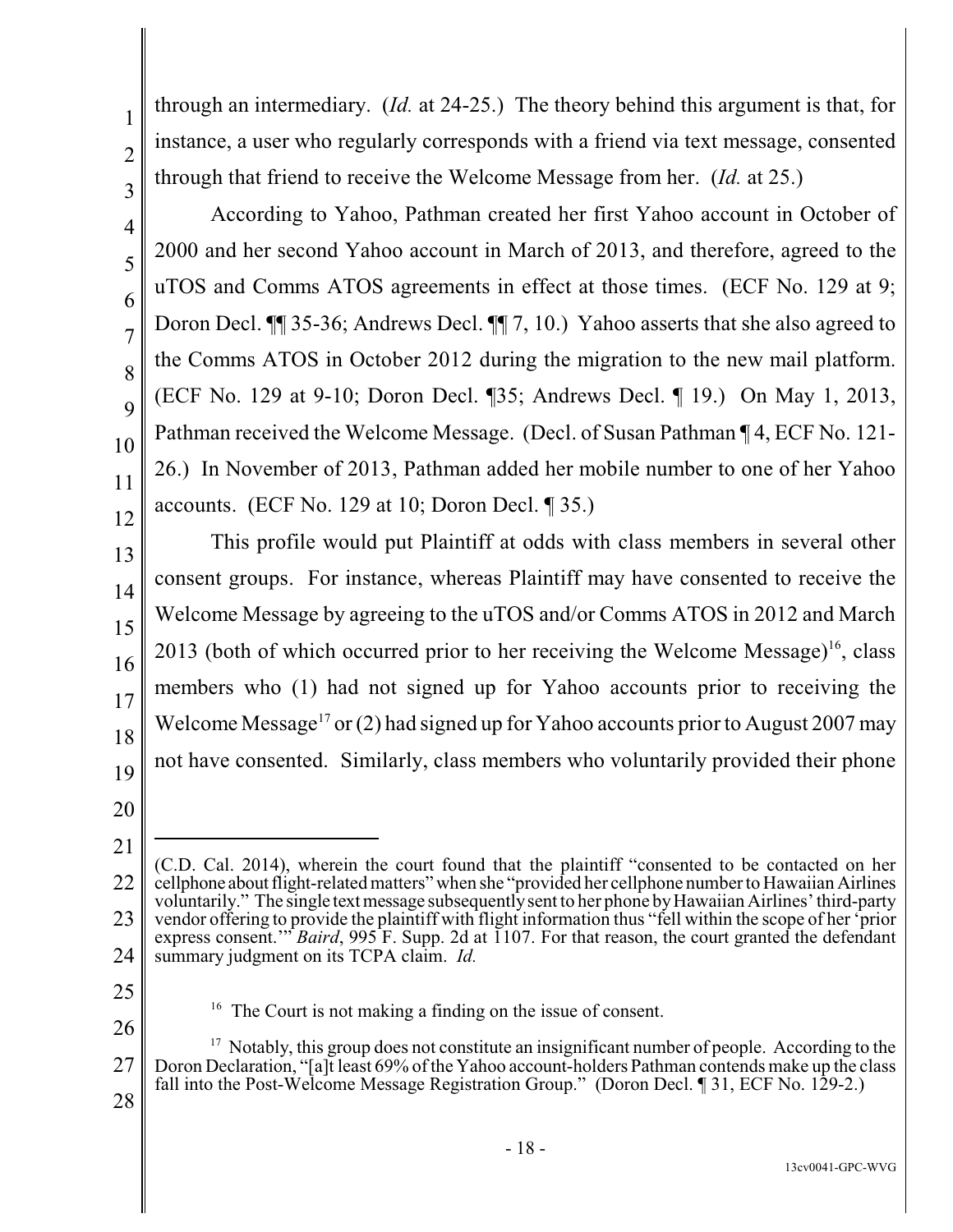1 2 3 4 5 6 7 8 9 10 11 12 13 number to Yahoo prior to receiving the Welcome Message may be found to have consented, whereas Plaintiff (who provided hers after receiving the Welcome Message) would not. These distinctions put Plaintiff in a position of having interests that are not typical of the entire class and, thus, being preoccupied with unique defenses. *Hanon*, 976 F.2d at 508 (quoting *Gary Plastic Packaging Corp. v. Merrill Lynch, Pierce, Fenner & Smith, Inc.*, 903 F.2d 176, 180 (2d Cir. 1990), *cert. denied*, 498 U.S. 1025 (1991)) (holding that "a named plaintiff's motion for class certification should not be granted if 'there is a danger that absent class members will suffer if their representative is preoccupied with defenses unique to it'"). Moreover, Plaintiff's incentive to settle the case would be based on considerations not representative of the entire class. The purpose of the adequacy and typicality requirements is to ensure that Plaintiff's interests are aligned with those of the class, *Hanon*, 976 F.2d at 508; *Hanlon*, 150 F.3d at 1020, and the Court finds that Plaintiff's are not.

14

15

16

17

18

19

20

21

22

23

24

25

26

#### **4. Predominance**

Rule 23(b)(3) requires a finding that "the questions of law or fact common to class members predominate over any questions affecting only individual members. Fed. R. Civ. P. 23(b)(3). To satisfy the predominance requirement, "the common questions must be 'a significant aspect of the case . . . [that] can be resolved for all members of the class in a single adjudication.'" *Berger v. Home Depot USA, Inc.*, 741 F.3d 1061, 1068 (9th Cir. 2014) (quoting *Hanlon.*, 150 F.3d at 1022).

Plaintiff asserts that the predominance requirement is satisfied because the principal factual and legal issues common to the class are whether Yahoo sent spam text messages to the class members without prior express consent. (ECF No. 121-1 at 20.) To the extent Yahoo raises as an affirmative defense that the class members consented to receiving the Welcome Message, Plaintiff contends that Yahoo's consent theories either apply to the class as a whole, or fail outright. (*Id.*)

27 28 Yahoo counters that, regardless of whether consent is an affirmative defense or an element of Plaintiff's claim, Plaintiff bears the burden of proving that the issue of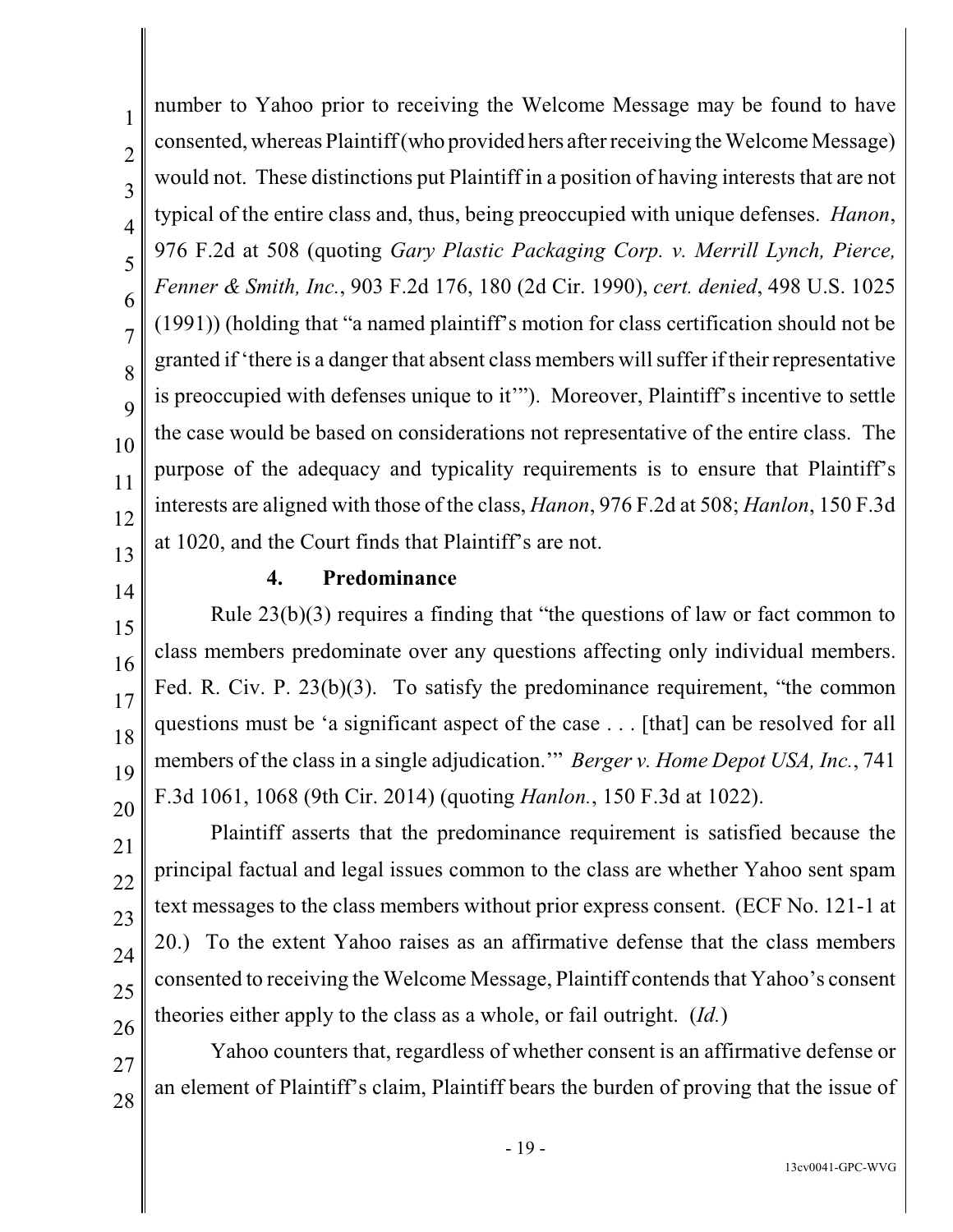consent can be determined by generalized proof. (ECF No. 129 at 20.) Yahoo contends the consent theories do not apply on a class wide basis. (*Id.*)

In its discussion of the ascertainability of the class, the Court identified the holes in Plaintiff's method of identifying class members. In addition to calling into question how the class might be ascertained, that kind of individualized inquiry also suggests that common questions do not predominate over individual ones. As illustrated in the preceding section, Yahoo has set forth several plausible consent theories that apply differently to different class members. The problem highlighted by these various methods of expressing consent is that individualized inquiry would be required to determine the consent profile of each putative class member. At a minimum, a determination would need to be made as to when each class member agreed to the uTOS or the Comms ATOS (assuming both are found to contain legally sufficient consent clauses), because the analysis would differ based on whether the user consented before August 2007, or between August 2007 and his or her receipt of the Welcome Message, or after receiving the Welcome Message. A determination of whether the user voluntarily provided his or her phone number to Yahoo prior to receiving the Welcome Message also would be necessary. Though the Court has doubts about the viability of Yahoo's theory of consent via an intermediary, if accepted, this too would require individualized determination as to who sent the Welcome Message to each class member and of whether the class member had in some fashion consented to receive messages from that individual.

1

2

3

4

5

6

7

8

9

10

24

25

26 27

28

Courts have held that similarly individualized determinations defeated predominance. In *Berger*, the putative class challenged Home Depot's policy of automatically including a ten percent surcharge for a damage waiver on all bills for tool rentals. *Berger*, 741 F.3d at 1064. In affirming the district court's denial of class certification, the Ninth Circuit highlighted that "[e]ach of the *five contracts* used by Home Depot requires an independent legal analysis to determine whether the language and design of that contract did or did not suffice to alert customers that the damage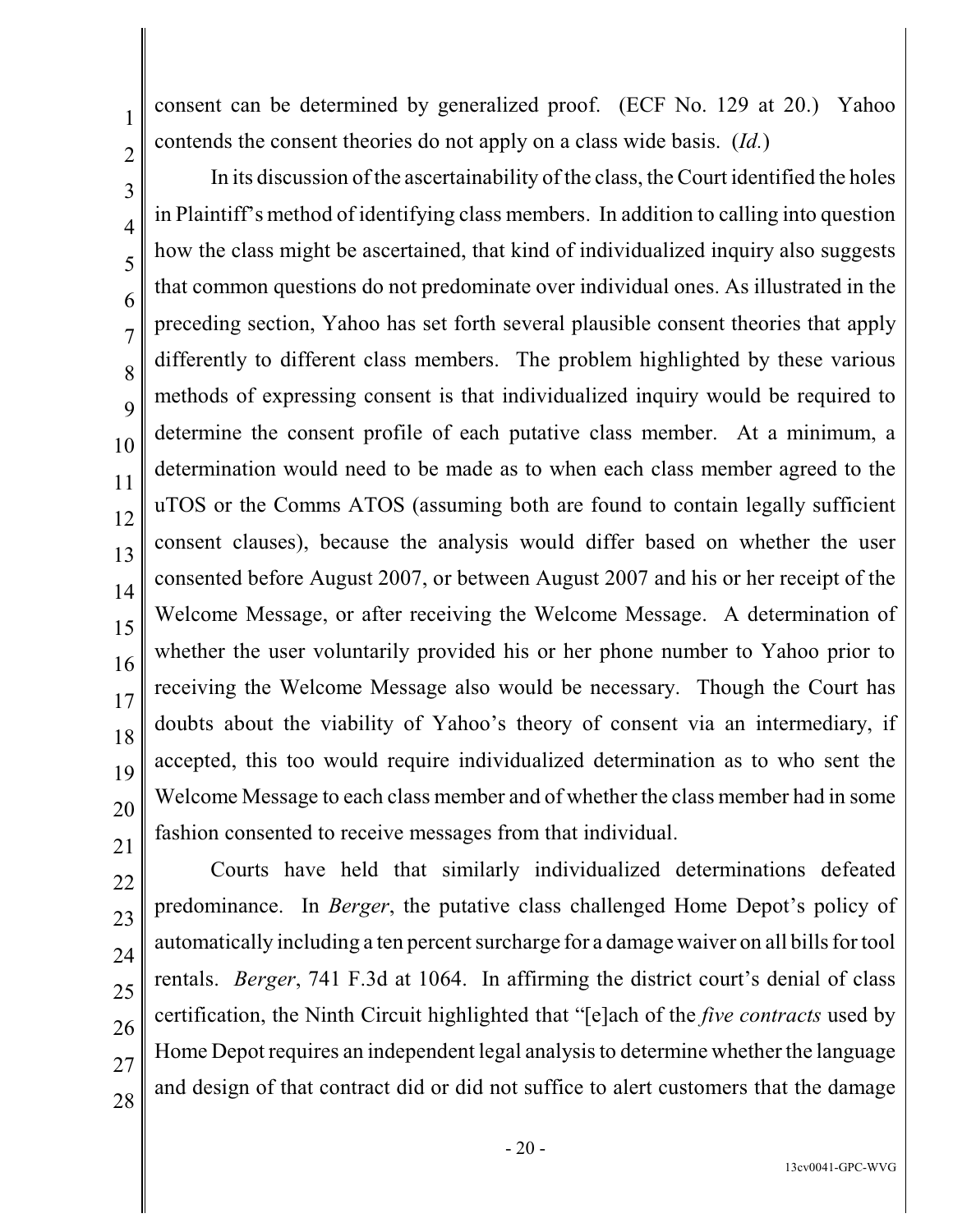1 2 3 4 5 6 7 8 9 10 11 12 13 14 15 16 17 waiver was an optional purchase." *Id.* at 1069 (emphasis added). Given this necessity for individualized assessments, the court confirmed that the plaintiff had failed to show that common questions shared by the class predominated over individual questions of contract determination. *Id.* In *Gene And Gene LLC v. BioPay LLC*, 541 F.3d 318, 329 (5th Cir. 2008), the class claimed the defendant violated the TCPA by sending unsolicited advertisements from one fax machine to another. The Fifth Circuit reversed the district court's certification of the class, finding that the plaintiff had "failed to advance any viable theory employing generalized proof concerning the lack of consent with respect to the class involved in this case." 541 F.3d at 329. Finally, in *Connelly v. Hilton Grand Vacations Co., LLC*, 294 F.R.D. 574, 578-79 (S.D. Cal. 2013), also a TCPA case, the court concluded that the varying circumstances under which putative class members provided their cellular telephone numbers to Hilton (and did or did not consent in doing so), precluded a finding that the plaintiff had satisfied the predominance requirement. The same is true in this case. Plaintiff has failed to show that any theory of generalized proof overcomes the need for individualized determinations of if, and when, the putative class members gave prior express consent to receive the Welcome Message.<sup>18</sup>

18 19 In sum, the Court finds that individualized issues of consent predominate over common questions.

20

21

23

# **5. Superiority**

22 Rule 23(b)(3) requires that class resolution must be "superior to other available methods for the fair and efficient adjudication of the controversy." Fed. R. Civ. P.

<sup>24</sup> 25 26 27 28  $18$  The FCC's most recent Declaratory Ruling and Order interpreting the TCPA may further increase the level of individual inquiry necessary to establish whether or not consent to send text messages has been obtained. There, the FCC ruled that "consumers have a right to revoke consent, using any reasonable method including orally or in writing." *See In re the Matter of Rules and Regulations Implementing the Telephone Consumer Protection Act of 1991*, Declaratory Ruling and Order, FCC 15-72 (CG Dkt. No. 02-278, WC Dkt. No. 07-135) at ¶ 64 (July 10, 2015), available at https://apps.fcc.gov/edocs\_public/attachmatch/FCC-15-72A1.pdf. It further concluded that revocation of consent occurs where the sender message "kn[ew] or ha[d] reason to know that the other is no longer willing for him to continue" sending text messages. Id.  $\sqrt{\phantom{a}}$  58 n.223.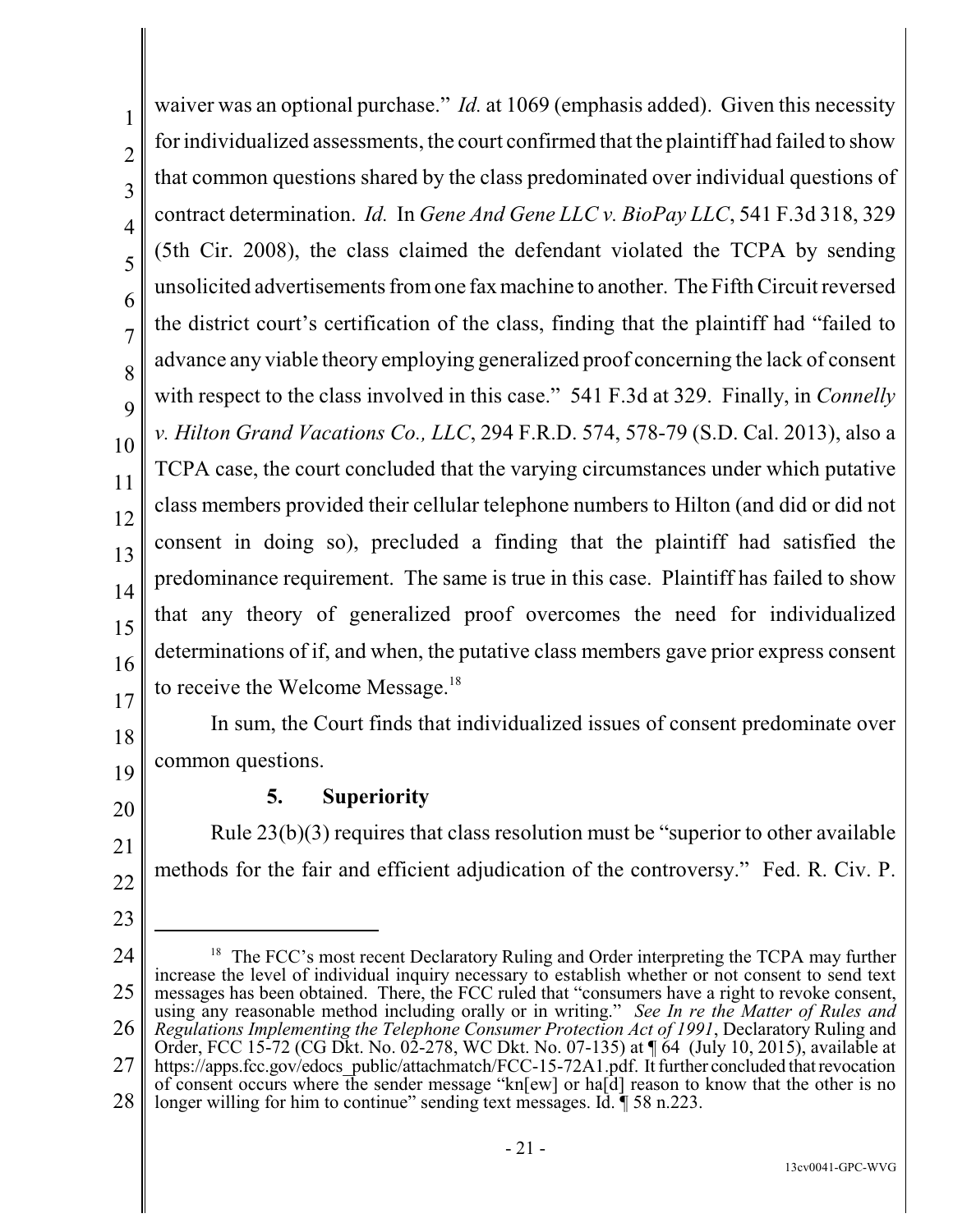23(b)(3). To determine whether a class action is the superior method of adjudicating the dispute, a court must consider the likely difficulties in managing the proposed class action. Fed. R. Civ. P. 23(b)(3)(D); *see Zinser v. Accufix Research Inst*., 253 F.3d 1180, 1189 (9th Cir. 2001). "The superiority inquiry under Rule 23(b)(3) requires determination of whether the objectives of the particular class action procedure will be achieved in the particular case." *Hanlon*, 150 F.3d at 1023 (noting that in some cases, "litigation costs would dwarf potential recovery") (internal citation omitted).

Yahoo raises significant concerns regarding the superiority of a class action in this case. Given the predominance and ascertainability issues identified above, the Court agrees that there serious questions exist whether a class action is superior to individual actions. Finally, the Court has concerns based upon how narrowly Plaintiff has drawn the class. In the original complaint, the class encompassed "the four years prior to the filing of this Complaint" and all cellular providers. (ECF No. 1 at ¶ 24.) Since then, Plaintiff has narrowed the class down to one month in 2013 and one cellular service provider. Given that Rule 23 seeks to ensure fair and efficient resolution of the controversy, Plaintiff's highly circumscribed class definition seems to offend the very purpose of the rule. Even if Yahoo were to prevail in this action, it still would be subject to suit for every other month it sent the Welcome Message and even for the same month in 2013, to the extent the phone numbers involved were assigned to different cellular providers. This opens up the distinct possibility of inconsistent verdicts, which is precisely what Rule 23 was designed to avoid. *See, e.g.,* Fed. R. Civ. P. 23(a) (allowing a class to be maintained if prosecuting separate actions would create a risk of "inconsistent or varying adjudications with respect to individual class members that would establish incompatible standards of conduct for the party opposing the class). According to Plaintiff, Yahoo already has been sued in at least four other courts (including the *Johnson* case), which demonstrates that this concern is not speculative.

28

The Court, therefore, finds that class treatment is not the superior method for